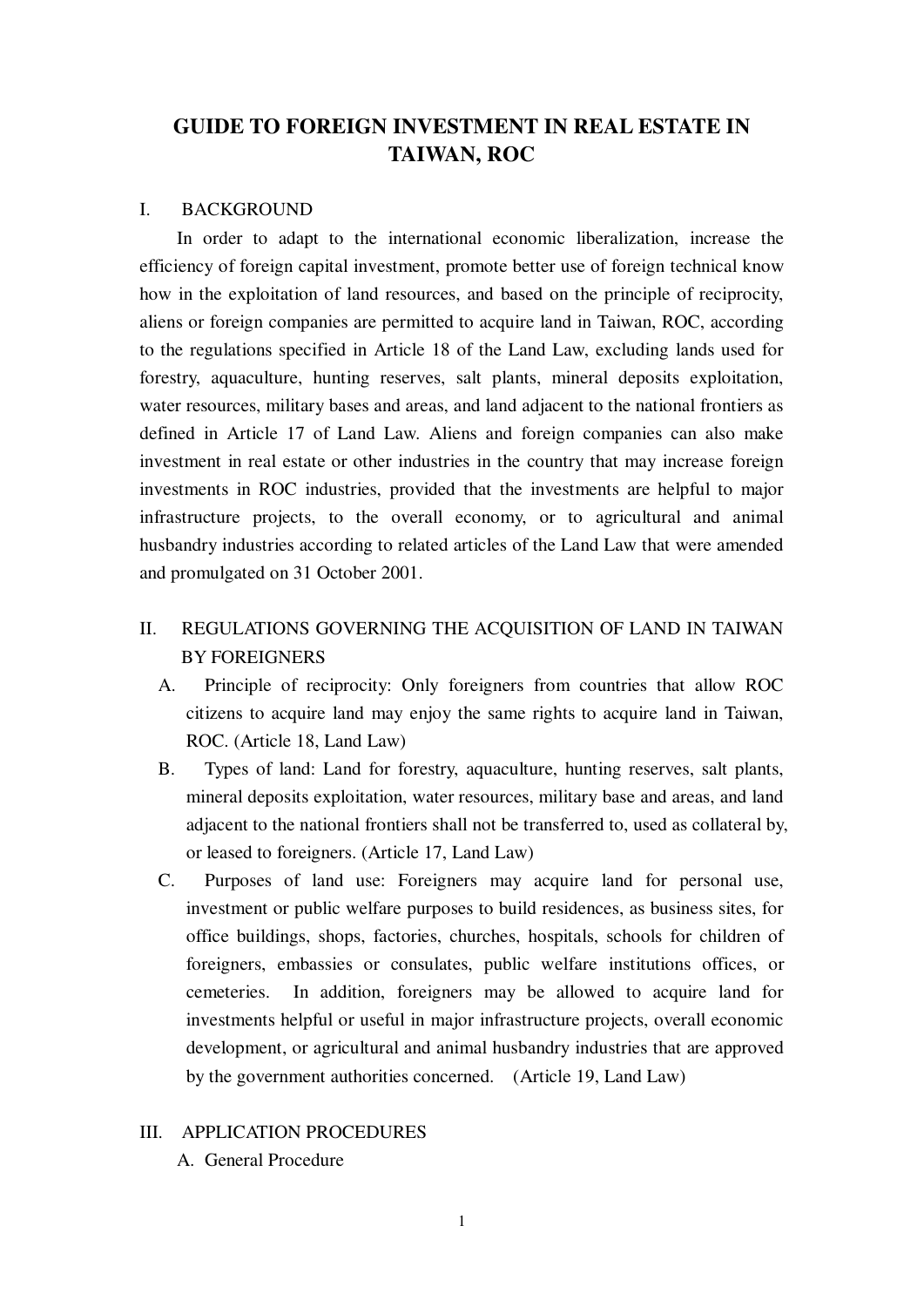Foreigners acquiring land for purposes specified in Item 1, Paragraph 1, of Article 19 of the Land Law shall file an application with relevant documents to the local land registration office before forwarding it to the concerned city or county government for final approval. (Article 20, Land Law)

B. Procedure to Acquire Land for Investments in Major Infrastructure Projects, Overall Economic Development, or Agricultural and Animal Husbandry Industries

According to Item 8, Paragraph 1, of Article 19 of the Land Law, land acquisition for large investments in domestic infrastructure projects, overall economic development, or agricultural and animal husbandry industries shall first be approved by the ministries concerned. The land acquisition application may then be submitted according to the procedure specified in Paragraph A. (Article 20, Land Law)

## IV. ACQUISITION OF LAND PROCESS FOR FOREIGNERS

- A. Applicable Regulations: Articles 17 to 20, Land Law of the ROC.
	- B. Competent Agency: Land Registration Office where the land is located.
	- C. Documents required:
		- i. Application for land registration.
		- ii. Identity documents of landowner, leaseholder, and buyer.
		- iii. Transaction and transfer agreement.
		- iv. Tax payment or tax exemption certificates.
		- v. Documents of reciprocity (This requirement may be waived for foreigners from countries listed in the List of Reciprocal Nations for Foreigners Acquiring Land in Taiwan, ROC).
		- vi. Land Zoning certificate (This requirement may be waived for non-urban land).
		- vii. Land title deed.
		- viii. Power of attorney.
		- ix. Other documents of evidence required according to the provisions of the Central Land Administration.
	- D. Processing time: 7 to 14 working days for approval.
	- E. Cost

According to the Land Law, 0.1% of the value of land rights shall be paid as registration fee when applying for alteration of land rights.

F. Land Registration System of Taiwan, ROC:

The land registration in Taiwan means the registration of the rights and other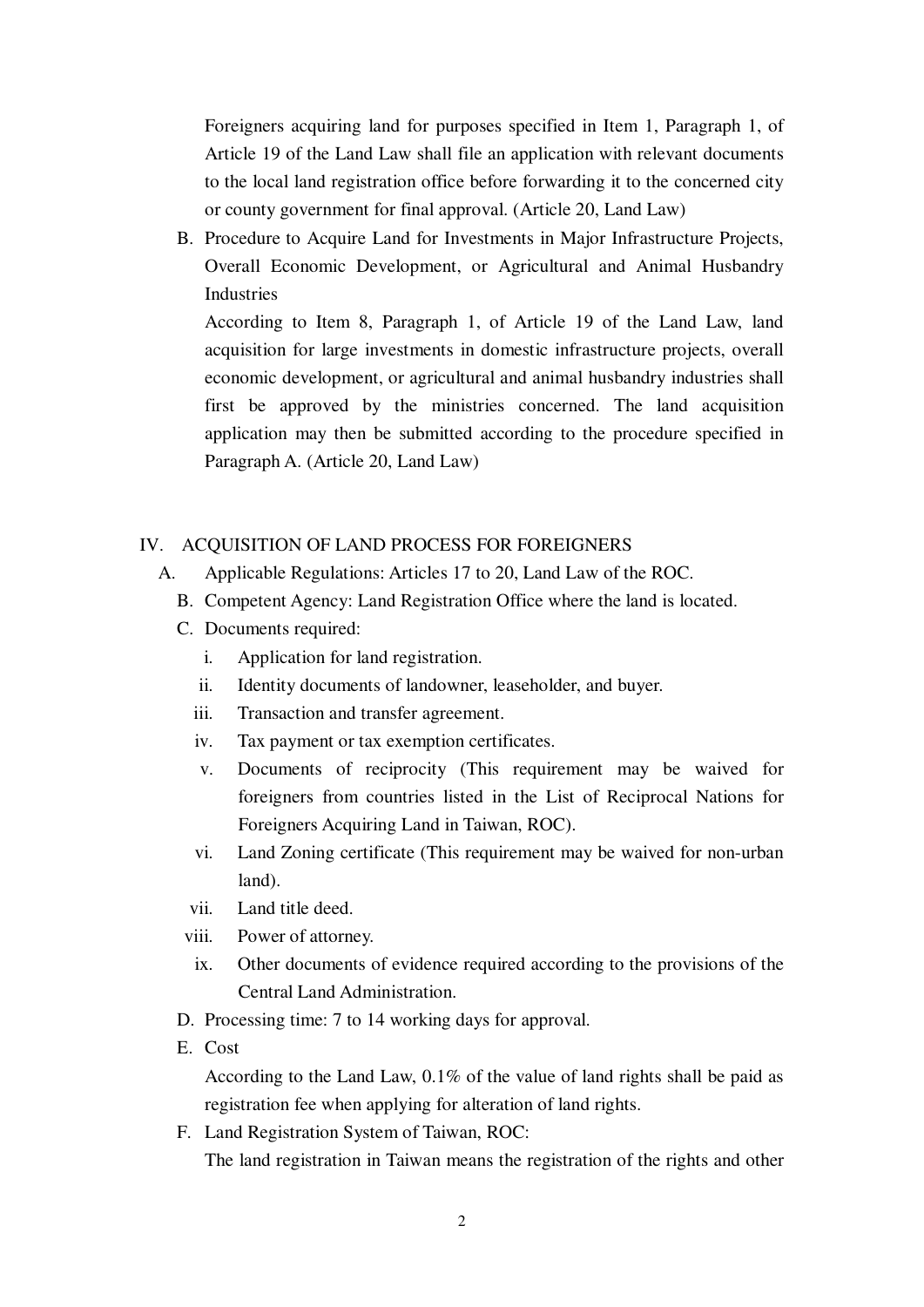interests associated to land and buildings, also known as registration of real estate. The land registration office shall be liable to indemnify the actual proprietor for damage or loss incurred from errors, omissions or falsification made during registration by the land registration office concerned in order to protect the effective land rights and interests obtained by the third party *for*  trust registration. After registration of land or building rights and interests, a title deed or certificate of ownership will be issued as proof that the proprietor is entitled to such land or buildings rights and interests.

G. Registration Flow Chart:



- Remarks: \*1. If a foreign company opens a branch office in Taiwan, ROC, for the first time, it should file a license application with the Department of Business & Commerce, Ministry of Economic Affairs; tel: 886-2-23968137 ext. 4.
	- 2. Please contact Department of Land Administration, Ministry of the Interior at 886-2-23565246 or 886-2-23565248 for information on land acquisition. Further information on licenses for a foreign company may be available from the Department of Business & Commerce, Ministry of Economic Affairs, at 886-2-23968137 ext. 4.
- V. PROCESS FOR LAND ACQUISTION FOR INVESTMENT IN MAJOR NATIONAL INFRASTRUCTURE ROJECTS, OVERALL ECONOMIC DEVELOPMENT, OR AGRICULTURE AND ANIMAL HUSBANDRY INDUSTRIES
	- A. Applicable Regulations: Regulations Governing Foreigners' Acquisition of Land for Investments in Major National Infrastructure Projects, Overall Economic Development, or Agriculture and Animal Husbandry Industries.
		- B. Competent Agency: Apply to the competent central government authorities for approval. (For example, the competent government authority for tourist hotels is the Tourism Bureau, Ministry of Transportation and Communications.)
		- C. Documents required:
			- i. Application for Land Acquisition by Foreigners (refer to Appendix III).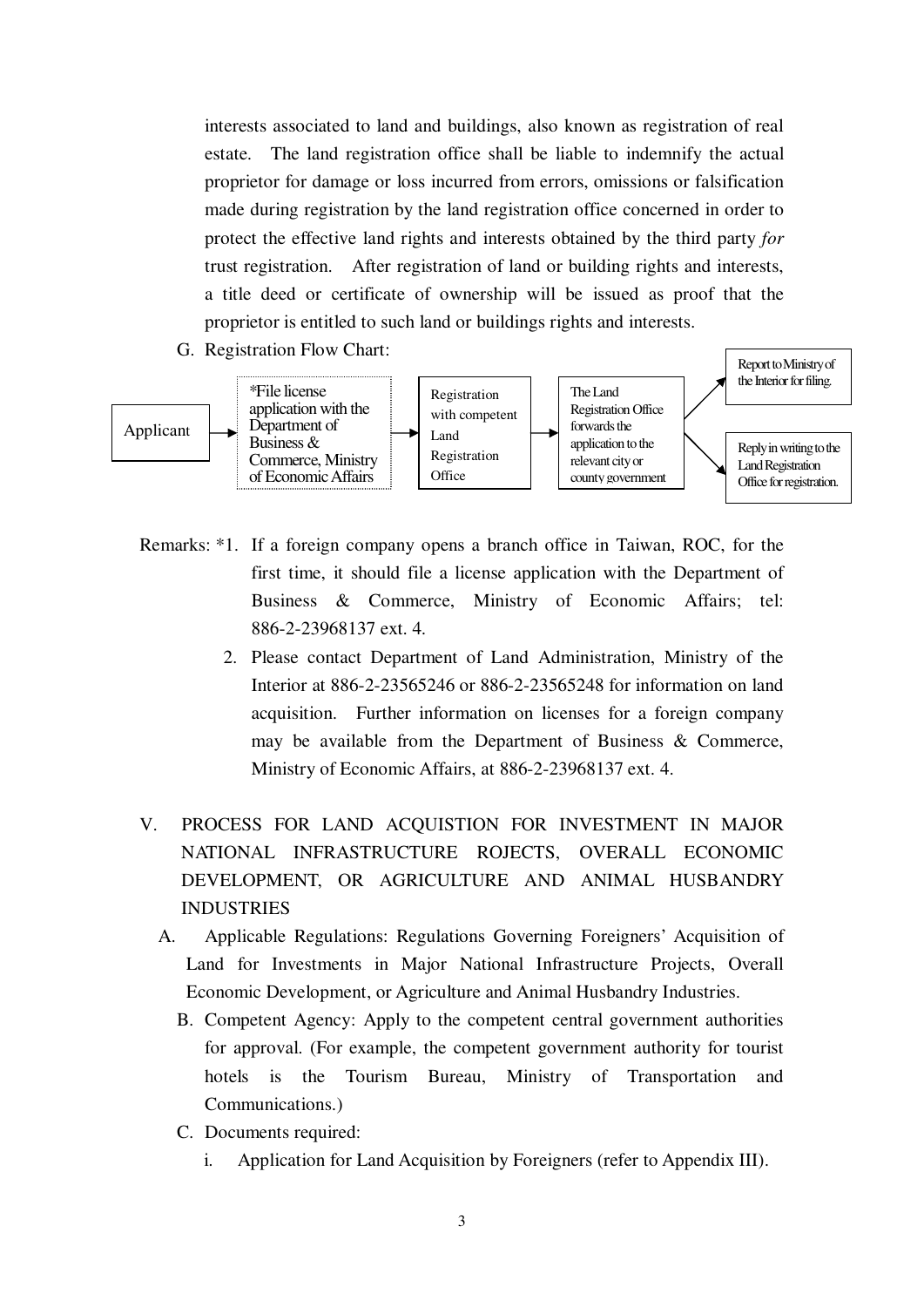- ii. Applicant's identification documents. If the applicant is a corporate body, the business license or permit shall be required.
- iii. Investment proposal.
- iv. Copies of land registration and cadastral maps.
- v. Certificates of Land Zoning (This requirement may be waived for non-urban land).
- vi. Certificates of agricultural use of the land or certificate of compliance with restrictions on the use of certain lands. (In case of farmland, the certificate shall be required).
- vii. Documents of reciprocity (This requirement may be waived for foreigners from the countries listed in the List of Reciprocal Nations for Foreigners Acquiring Land in Taiwan, ROC).
- D. The applicant may apply for land acquisition as indicated in Section Ⅳ upon receipt of written approval from central government authorities.
- E. Flow Chart:



\*Remarks: Refer to the remarks of Item F, Section IV (page 4).

- VI. INVESTMENT IN MAJOR INFRASTRUCTURE PROJECTS, OVERALL ECONOMIC DEVELOPMENT, OR AGRICULTURAL` AND ANIMAL HUSBANDRY INDUSTRIES
	- A. Investment in major infrastructure projects refers to investment projects that are approved by the central government authorities concerned or reported to the Executive Yuan for approval.
		- B. Investment in overall economic development refers to investments as listed below:
			- i. Development of tourist hotels, entertainment and tourist facilities, sport centers or stadiums.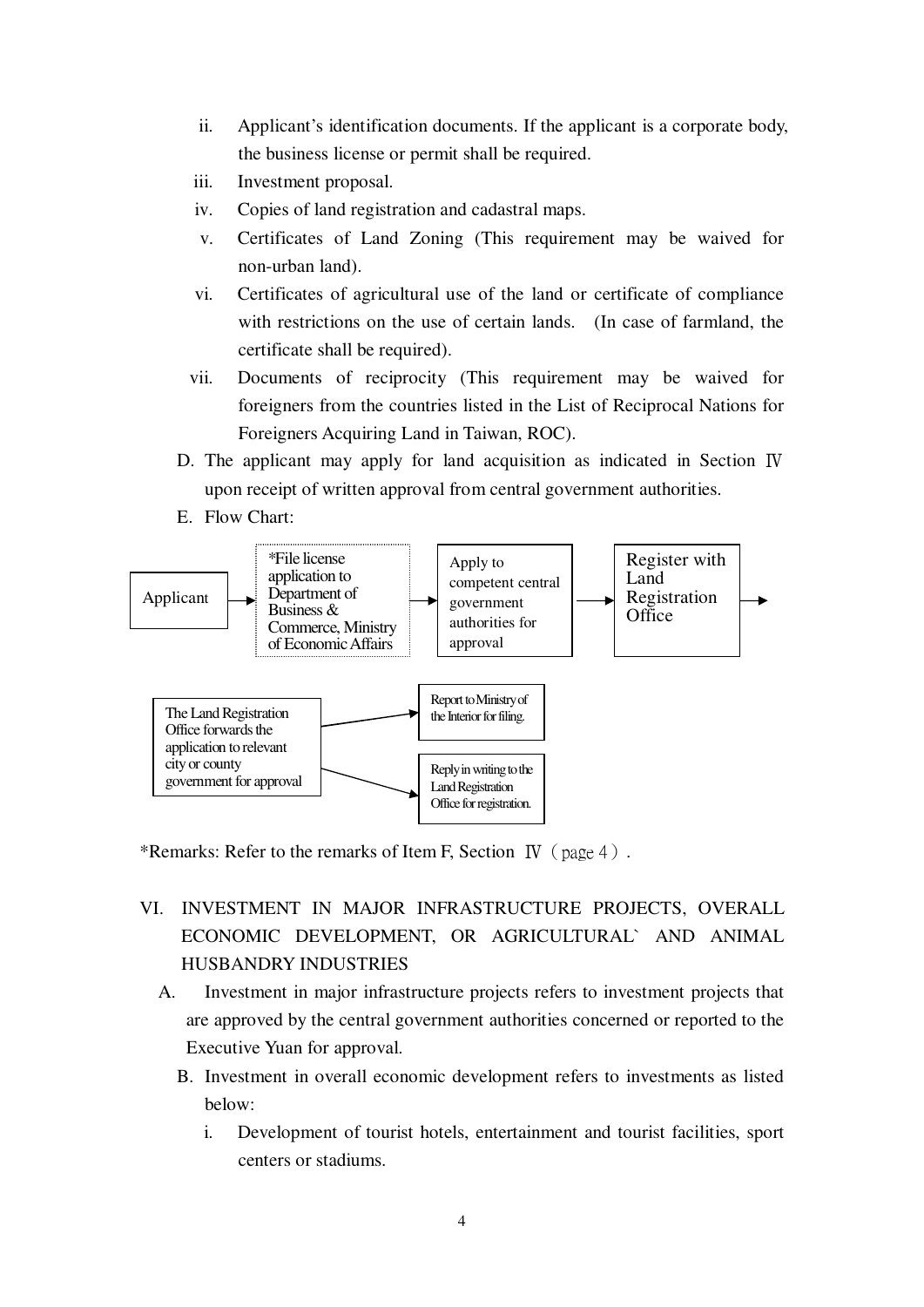- ii. Residences and buildings.
- iii. Industrial plants or factories.
- iv. Development of industrial zones, business and industry complexes, high-technology scientific parks and other special zones.
- v. Tidal land.
- vi. Construction of public infrastructure.
- vii. Development of new cities/towns and new communities, or urban renovation.
- viii. Other investments items promulgated by competent central government authorities.
- C. Investment in agricultural and animal husbandry industries means the investments in compliance with the categories and criteria of technical intensive and capital-intensive agriculture specified and promulgated by the Council of Agriculture (COA), Executive Yuan.
- VII. COUNTRIES LISTED IN THE LIST OF RECIPROCAL NATIONS FOR FOREIGNERS ACQUIRING LAND IN TAIWAN, ROC

Nationals from the countries listed below desirous of acquiring land in Taiwan, ROC, may be exempted from providing reciprocal documents:

| N <sub>o</sub> |    | <b>Nation</b>                         | N <sub>o</sub> |  | <b>Nation</b>      |
|----------------|----|---------------------------------------|----------------|--|--------------------|
| 1              |    | Republic of Korea                     | $\overline{2}$ |  | Japan              |
| 3              |    | New Zealand                           | 4              |  | Australia          |
| 5              |    | Swaziland                             | 6              |  | Belgium            |
| $\overline{7}$ |    | United Kingdom                        | 8              |  | Germany            |
| 9              |    | Luxembourg                            | 10             |  | Spain              |
| 11             |    | Ireland                               | 12             |  | Greece             |
| 13             |    | Honduras                              | 14             |  | El Salvador        |
| 15             |    | Panama                                | 16             |  | Dominican Republic |
| 17             |    | Saint Lucia                           | 18             |  | Paraguay           |
| 19             |    | Ecuador                               | 20             |  | <b>Brazil</b>      |
| 21             |    | Peru                                  | 22             |  | Argentina          |
| 23             |    | Uruguay                               | 24             |  | Chile              |
| 25             |    | United States of America (State Laws) |                |  |                    |
| 25             | 01 | Ohio State                            | 25<br>02       |  | Nebraska State     |

**List I**:**Fully Reciprocal Nations**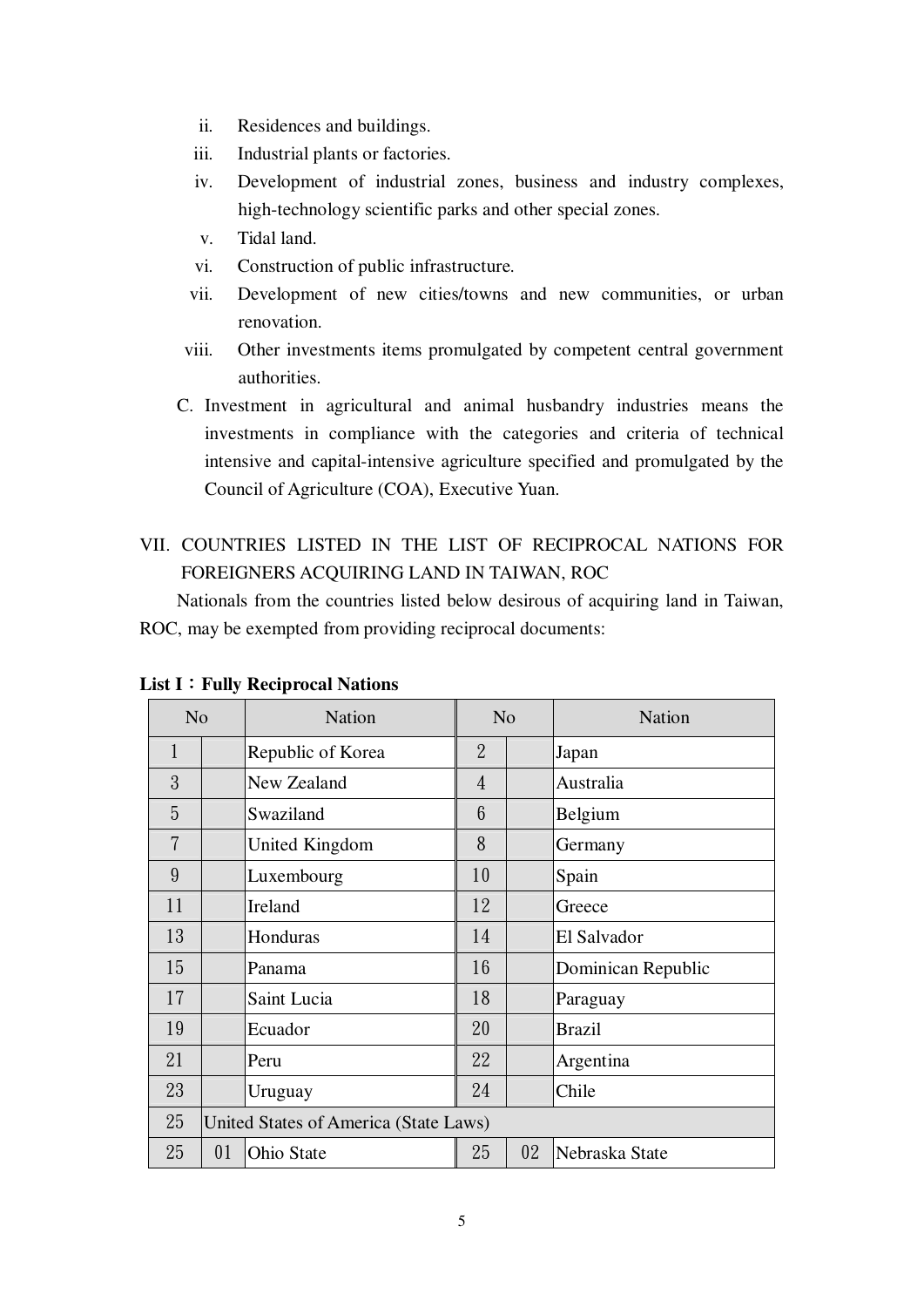| N <sub>o</sub> |                       | Nation                          | N <sub>o</sub> |    | Nation                        |
|----------------|-----------------------|---------------------------------|----------------|----|-------------------------------|
| 25             | 03                    | <b>Tennessee State</b>          | 25             | 04 | Florida State                 |
| 25             | 05                    | <b>Massachusetts State</b>      | 25             | 06 | <b>New Jersey State</b>       |
| 25             | 07                    | <b>Connecticut State</b>        | 25             | 08 | Missouri State                |
| 25             | 09                    | Delaware State                  | 25             | 10 | California State              |
| 25             | 11                    | Hawaii State                    | 25             | 12 | <b>Texas State</b>            |
| 25             | 13                    | Michigan State                  | 25             | 14 | <b>New York State</b>         |
| 25             | 15                    | Georgia State                   | 25             | 16 | Pennsylvania State            |
| 25             | 17                    | <b>Wisconsin State</b>          | 25             | 18 | <b>Illinois State</b>         |
| 25             | 19                    | <b>Oregon State</b>             | 25             | 20 | Washington D.C.               |
| 25             | 21                    | Indiana State                   | 25             | 22 | Virginia State                |
| 25             | 23                    | Alaska State                    | 25             | 24 | Alabama State                 |
| 25             | 25                    | Arkansas State                  | 25             | 26 | <b>Idaho State</b>            |
| 25             | 27                    | <b>Kentucky State</b>           | 25             | 28 | <b>Maine State</b>            |
| 25             | 29                    | Montana State                   | 25             | 30 | Nevada State                  |
| 25             | 31                    | New Hampshire State             | 25             | 32 | <b>New Mexico State</b>       |
| 25             | 33                    | North Carolina State            | 25             | 34 | <b>Rhode Island State</b>     |
| 25             | 35                    | <b>Utah State</b>               | 25             | 36 | Vermont State                 |
| 25             | 37                    | <b>Washington State</b>         | 25             | 38 | <b>Wyoming State</b>          |
| 25             | 39                    | <b>Kansas State</b>             | 25             | 40 | Colorado State                |
| 26             |                       | South Africa                    | 27             |    | France                        |
| 28             |                       | Netherlands                     | 29             |    | Switzerland                   |
| 30             |                       | Malaysia                        | 31             |    | Canada                        |
| $32\,$         |                       | <b>British Cayman Islands</b>   | 33             |    | <b>British Virgin Islands</b> |
| 34             | Austria (Federal Law) |                                 |                |    |                               |
| 34             | 01                    | Vienna                          |                |    |                               |
| 35             |                       | Portugal                        | 36             |    | <b>Belize</b>                 |
| 37             |                       | <b>British Guernsey Islands</b> | 38             |    | Finland                       |
| 39             |                       | <b>Mauritius</b>                | 40             |    | Italy                         |
| 41             |                       | Jamaica                         | 42             |    | Ghana                         |
|                |                       |                                 |                |    |                               |

**Ps:** According to Order No. 0970042025 dated March 21<sup>th</sup>, 2008 by MOI, the R.O.C. government allows **Indians** to acquire land rights in Taiwan. According to Order No. 0970057557 dated April 15<sup>th</sup>, 2008 by MOI, the R.O.C. government allows **The State of Arizona and Louisiana ,U.S.A** to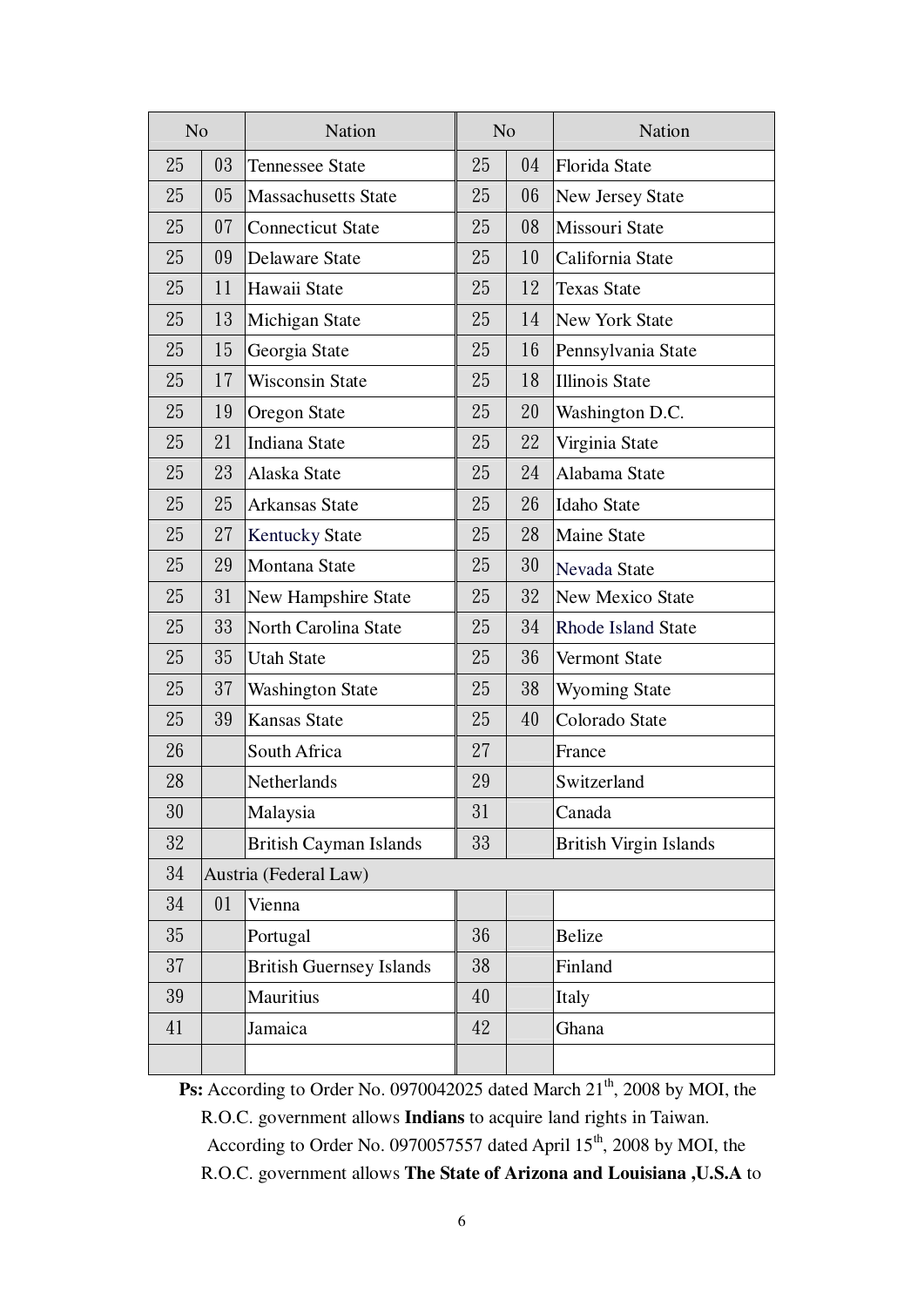acquire land rights in Taiwan.

According to Order No. 09702095952 dated December 25<sup>th</sup>, 2008 by MOI, the R.O.C. government allows **Norwegians** to acquire land rights in Taiwan.

# **List II**:**Conditionally Reciprocal Nations**

| <b>Nation</b>    | <b>Condition</b>                                                                                                                                                                                                                                                                                                                                                                                                                                                                                                                                                                                                                                                                                                                                                                                                                                                                                                                                                                                                                                                                                                                                                                                                                                                                                                                                                                                                                                             |
|------------------|--------------------------------------------------------------------------------------------------------------------------------------------------------------------------------------------------------------------------------------------------------------------------------------------------------------------------------------------------------------------------------------------------------------------------------------------------------------------------------------------------------------------------------------------------------------------------------------------------------------------------------------------------------------------------------------------------------------------------------------------------------------------------------------------------------------------------------------------------------------------------------------------------------------------------------------------------------------------------------------------------------------------------------------------------------------------------------------------------------------------------------------------------------------------------------------------------------------------------------------------------------------------------------------------------------------------------------------------------------------------------------------------------------------------------------------------------------------|
|                  | * According to communique No. 8702939 dated February 24 <sup>th</sup> ,                                                                                                                                                                                                                                                                                                                                                                                                                                                                                                                                                                                                                                                                                                                                                                                                                                                                                                                                                                                                                                                                                                                                                                                                                                                                                                                                                                                      |
|                  | 1998 by MOI:                                                                                                                                                                                                                                                                                                                                                                                                                                                                                                                                                                                                                                                                                                                                                                                                                                                                                                                                                                                                                                                                                                                                                                                                                                                                                                                                                                                                                                                 |
| <b>Singapore</b> | As to the concern that whether Singaporeans and their<br>corporations, including their financial institutions can be permitted<br>for land acquisition in Taiwan:<br>-The feedback from MOFA, according to the replies which we<br>received from our Representative Office in Singapore, via form<br>of telex No. $SGS25$ dated January $27th$ , 1998, it is our<br>understanding that Singapore's Ministry of Law has stated:<br>1. The Singaporean government permits foreigners (individuals)<br>or corporations) to acquire land ownership and mortgage of<br>industrial or business land, as well as housing unit ownership<br>and use as collateral foundation.<br>2. Additionally, according to the stipulations in Article 22 of the<br>Singaporean "Residential Property Act", such property acting<br>as collateral, the ownership of which can only be transferred to<br>local Singaporeans, or foreigners upon approval by local<br>However, the maximal duration for such<br>authorities.<br>transfers, should be done within 3 years; otherwise the local<br>relevant authorities shall step in.<br>Under the reciprocity principle in Article 18 of the "Land Law",<br>the R.O.C. government agrees, with the exception of the specific<br>types of land as listed in Article 17 of the same law, to permit<br>Singaporean individuals and corporations, including their<br>financial institutions, to acquire properties<br>collateral<br>as |
|                  | foundation.<br>* <b>According to communique No. 8906217 dated May 2<sup>nd</sup>, 2000 by</b><br>MOI:<br>The current feedbacks from MOFA:<br>"Our Representative Office in Singapore, by form of an official<br>diplomatic communique No. 0216 dated March 9 <sup>th</sup> , 2000, as<br>well as by telex No. SGP617 dated April 10 <sup>th</sup> , 2000, has<br>informed<br>MOFA headquarters, that through effective<br>communication with local authorities at Singapore's official<br>organization for "Industrial Zoning" Jurong Town Corporation<br>(J.T.C.), the followings information were obtained:<br>1.All land pre-destined for any industrial zone, will first be sold<br>by the Ministry Of Law in Singapore, over to J.T.C., thereafter<br>J.T.C. shall be responsible for matters such as operation,                                                                                                                                                                                                                                                                                                                                                                                                                                                                                                                                                                                                                                        |
|                  |                                                                                                                                                                                                                                                                                                                                                                                                                                                                                                                                                                                                                                                                                                                                                                                                                                                                                                                                                                                                                                                                                                                                                                                                                                                                                                                                                                                                                                                              |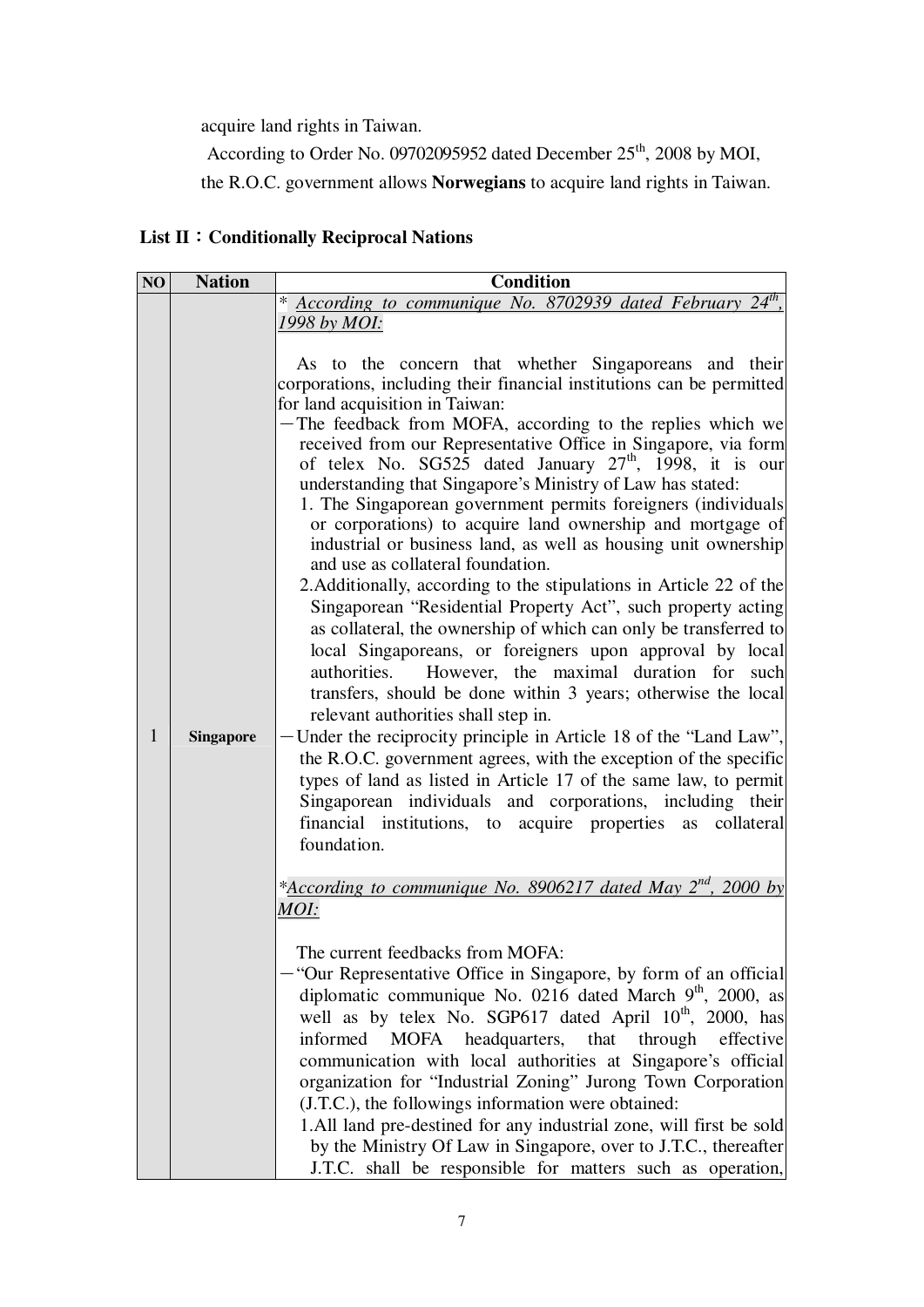|  | leasing and/or renting and management. All such land                                                                     |
|--|--------------------------------------------------------------------------------------------------------------------------|
|  | pre-destined for industrial zoning can not be owned by any                                                               |
|  | private individuals.                                                                                                     |
|  | 2. The minimal leasing/renting period of all lands handled by                                                            |
|  | J.T.C. will be 3 years, with a maximal term of 60 years;                                                                 |
|  | however, special and specific cases approved are exception.                                                              |
|  | When reaching the full term of the lease/rent contract, all land                                                         |
|  | and factories must be returned back to J.T.C., including all                                                             |
|  | un-removable solid objects such as buildings and fencing will                                                            |
|  | be considered parts of the land.                                                                                         |
|  | 3. Alien individuals are not permitted to own plants/factories,                                                          |
|  | which were already erected on J.T.C.'s industrial zone.                                                                  |
|  | Unless, such alien individuals registered with local authorities                                                         |
|  | in Singapore, to set up a company on sight; also under the                                                               |
|  | condition that the alien individual's investment proposal and                                                            |
|  | portfolio meets the investment and industrial purpose standards                                                          |
|  | of J.T.C., then there could be chances for approval to the                                                               |
|  | plants/factories acquisition.                                                                                            |
|  | According to the latest data collected from relevant web sites, it                                                       |
|  | was learned that J.T.C. only rents or leases the land, but usually                                                       |
|  | not sold out. Minimum contract term is 3 years and maximum                                                               |
|  | contract term is 30 years. Extension request shall be                                                                    |
|  | considered on a case-by-case basis. When reaching full term of                                                           |
|  | the contract, all land, and plant/factory including those erected                                                        |
|  | by the rentee themselves during the contracted term, shall be                                                            |
|  | returned back to J.T.C.                                                                                                  |
|  | Based on the above information, by principle of reciprocity of                                                           |
|  | Article 18 of the "Land Law", Singaporeans may rent or lease land                                                        |
|  | or factories in industrial zones in Taiwan.                                                                              |
|  |                                                                                                                          |
|  | *According to communique No. 0950178966 dated December 8 <sup>th</sup>                                                   |
|  | <u>2006 by MOI:</u>                                                                                                      |
|  | Basically, the R.O.C.'s government does not allow Singaporeans<br>acquiring land in Taiwan according to the principle of |
|  | reciprocity of Article 18 of the "Land Law". However, taking                                                             |
|  |                                                                                                                          |
|  | into consideration, the differences of culture and laws of both                                                          |
|  | countries, also taking into concern Article 4 Item 2 of the<br>R.O.C.'s "Apartment Building Management Act", the R.O.C.  |
|  | government permits Singaporeans to obtain any floor of strata                                                            |
|  | titled constructional improvements for the purposes of residency                                                         |
|  | or business, as well as grant not only the ownership of the                                                              |
|  | housing unit, but also the proportional ownership of or                                                                  |
|  | superficies over the site pursuant to the "Apartment Building                                                            |
|  | Management Act".                                                                                                         |
|  | The R.O.C.'s government permits Singaporeans to acquire lands                                                            |
|  | listed in Article 17 of the "Land Law" through inheritance.                                                              |
|  | Nevertheless, the said land shall be disposed of to Chinese                                                              |
|  | nationals within 3 years after the completion of the registration                                                        |
|  | of inheritance. If the land is not duly disposed of within this                                                          |
|  | limit, the Special Municipality or County / City<br>time                                                                 |
|  |                                                                                                                          |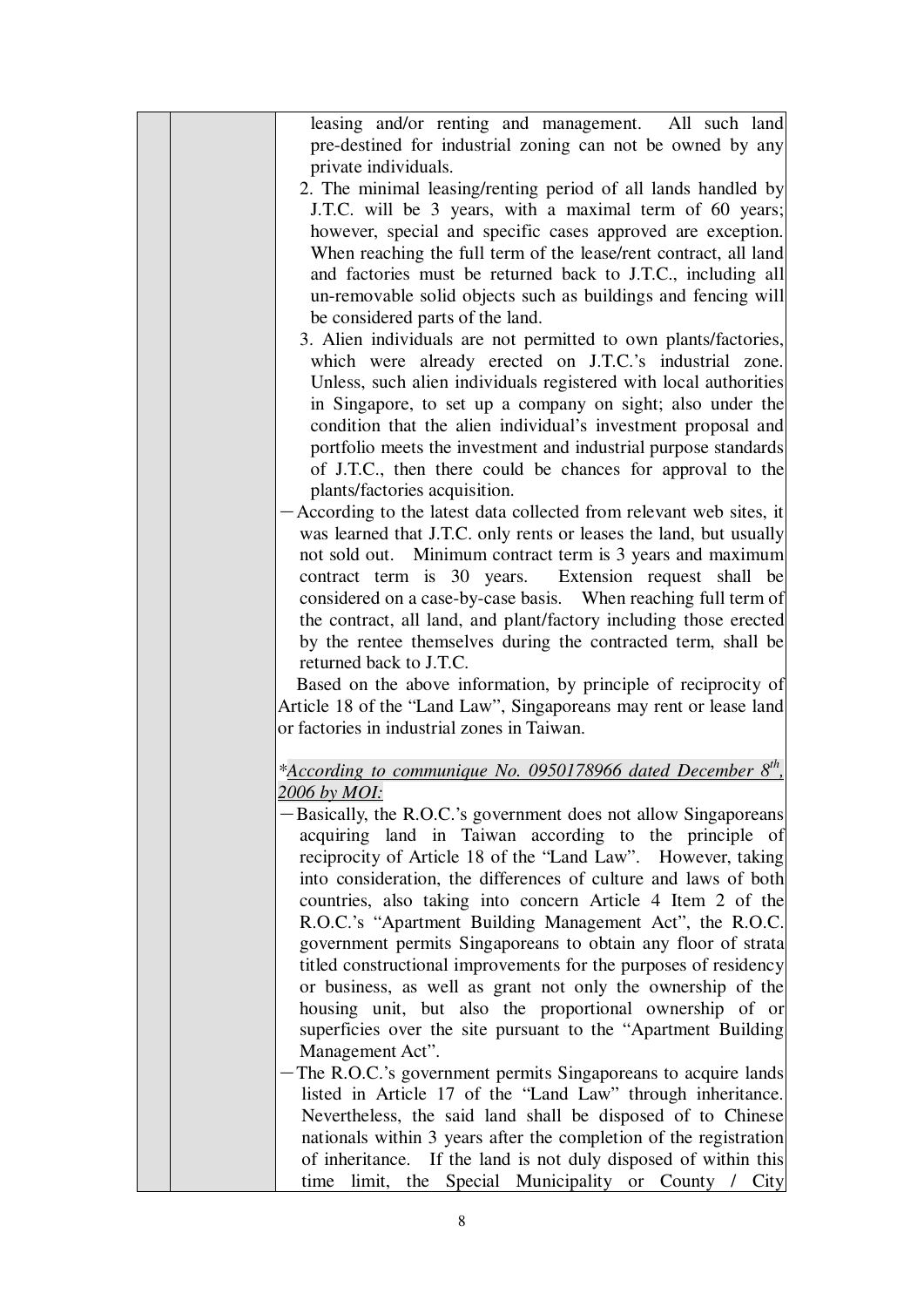|                |                  | Government shall transfer it to the National Property Bureau for                                                                                 |
|----------------|------------------|--------------------------------------------------------------------------------------------------------------------------------------------------|
|                |                  | public tendering. The procedure for public tendering provided                                                                                    |
|                |                  | by Article 73-1of the "Land Law" shall, mutatis mutandis,                                                                                        |
|                |                  | apply.                                                                                                                                           |
|                |                  | Based on the principle of reciprocity, except the lands listed in                                                                                |
|                |                  | Article 17 of the "Land Law", the R.O.C.'s government allows                                                                                     |
|                |                  | Singaporeans to acquire land ownership through inheritance or a                                                                                  |
|                |                  | legacy. However, the land shall be disposed of to Chinese                                                                                        |
|                |                  | nationals within 10 years after the completion of the registration                                                                               |
|                |                  | of inheritance or legacies. Plus, the registration office shall                                                                                  |
|                |                  | annotate "This land shall be disposed of to Chinese nationals                                                                                    |
|                |                  | before a given date. If not, it will be tendered publicly" on                                                                                    |
|                |                  | land registers. Likewise, if the land is not duly disposed of                                                                                    |
|                |                  | within this time limit, it shall be tendered publicly through the                                                                                |
|                |                  | same procedure described in the preceding paragraph.                                                                                             |
|                |                  | * <u>According to communique No. 8684353 dated June 30<sup>th</sup>, 1997 by</u>                                                                 |
|                |                  | Ministry of the Interior $(MOI)$ :                                                                                                               |
|                |                  | On June 23 <sup>th</sup> , 1997 MOI invited R.O.C.'s Mainland Affairs                                                                            |
|                |                  | Council of the Executive Yuan, Ministry Of Justice, Ministry Of                                                                                  |
|                |                  | Foreign Affairs (MOFA), Ministry Of Finance, Ministry of                                                                                         |
|                |                  | Economic Affairs, as well as officials from provincial and city                                                                                  |
|                |                  | governments, for a joint conference session. The following                                                                                       |
|                |                  | conclusions were made:                                                                                                                           |
|                |                  | -According to the Article 41 of the "Act Governing Relations with Hong Kong                                                                      |
|                |                  | and Macau", the operation of a Hong Kong or Macau corporate organization                                                                         |
|                |                  | in Taiwan shall be governed, mutatis mutandis, by provisions of the Company<br>Law dealing with foreign companies.                               |
|                |                  |                                                                                                                                                  |
|                |                  | - In order not to influence the bussiness operated by Hong Kong corporate                                                                        |
|                |                  | aggregates recognized and approved by Taiwan laws, they are allowed to<br>acquire land in Taiwan. These presently implemented policies shall not |
|                |                  | change, even if after the official handover date, July $1st$ , 1997, as long as the                                                              |
|                | <b>Hong Kong</b> | government of the Hong Kong Special Administrative Region does not first                                                                         |
| $\overline{2}$ | <b>Region</b>    | change its own policies, regarding foreigners' eligibility to obtain land rights                                                                 |
|                |                  | in Hong Kong.                                                                                                                                    |
|                |                  |                                                                                                                                                  |
|                |                  | * <u>According to communique No. 8607355 dated July 26<sup>th</sup>, 1997 by</u><br>Ministry of the Interior $(MOI)$ :                           |
|                |                  |                                                                                                                                                  |
|                |                  | Since its handover to Mainland China on July 1 <sup>st</sup> , 1997, only                                                                        |
|                |                  | Hong Kong residents who obtains the status of "Overseas                                                                                          |
|                |                  | Chinese" in accordance with Article 4 Item 3 of the "Act                                                                                         |
|                |                  | Governing Relations with Hong Kong and Macau" will be                                                                                            |
|                |                  | allowed to obtain land rights in Taiwan. All other Hong Kong                                                                                     |
|                |                  | residents, corporate aggregates, groups and organizations are                                                                                    |
|                |                  | still bind to follow the regulations stipulated currently in the<br>"Operational Directions for Foreigners to Acquire Land Rights                |
|                |                  | in Taiwan".                                                                                                                                      |
|                |                  | These presently implemented policies shall not change, even if                                                                                   |
|                |                  | after the official handover date, as long as the government of the                                                                               |
|                |                  | Hong Kong Special Administrative Region does not first change                                                                                    |
|                |                  | its own policies, regarding foreigners' eligibility to obtain land                                                                               |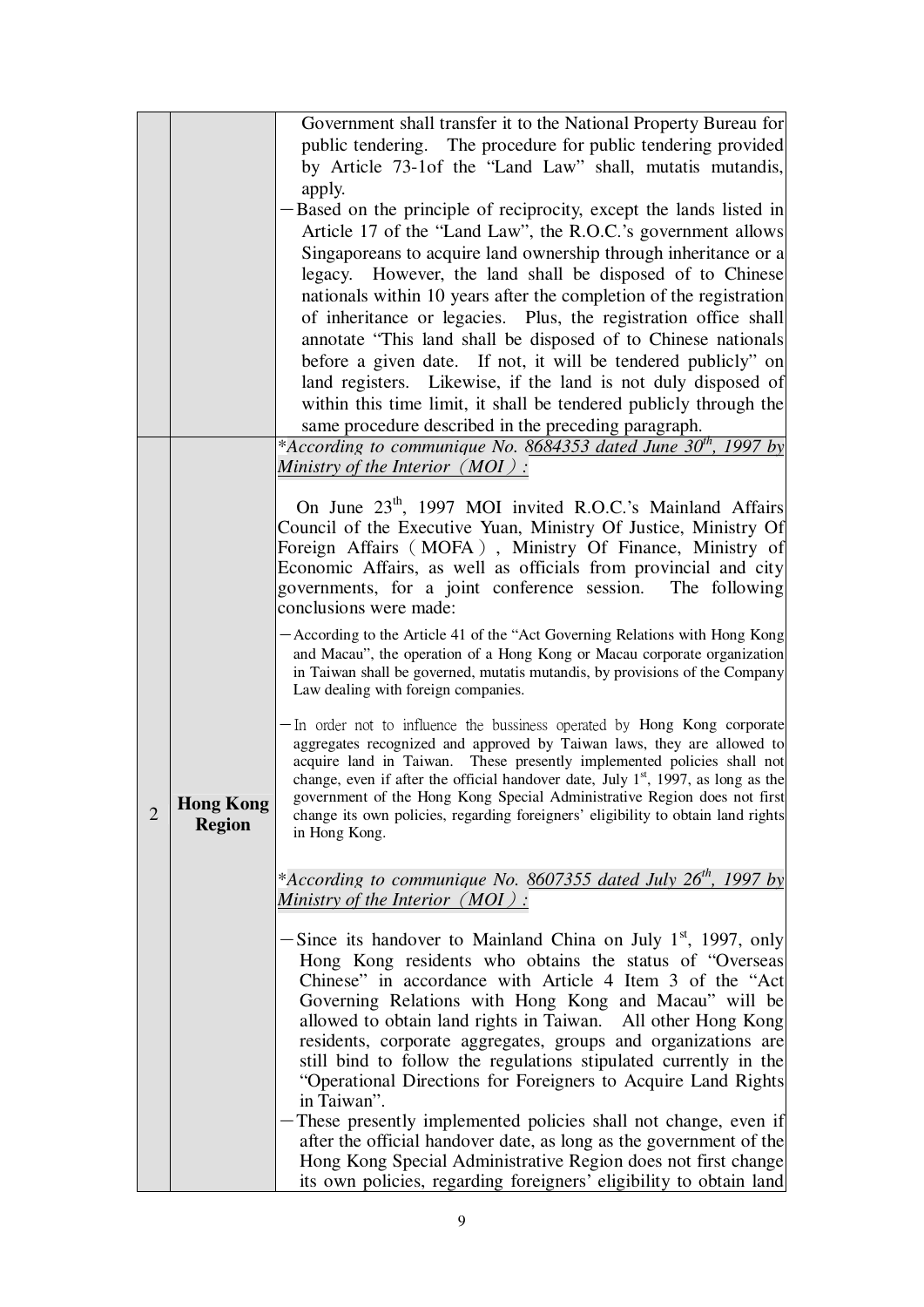rights in Hong Kong.

\**According communique No. 8612195 dated December 15th, 1997 by MOI:*

Concerning the authentication of Hong Kong residents' identities, according to communique No. 8616743 dated November  $27<sup>th</sup>$ , 1997 by the Mainland Affairs Council of the Executive Yuan, it stated:

- $-$  According to the Article 4 Item 1 of the "Act Governing" Relations with Hong Kong and Macau", Hong Kong residents are defined by those who have permanent residency status in Hong Kong, also those who only possess overseas British passport and/or Hong Kong passports.
- -It is then our acknowledgement that Hong Kong residents, as stipulated by the article, must have permanent residency status in Hong Kong, who only possess overseas British passports and/or Hong Kong passports, but have no other forms of legal travel documents from any other area or country.

## *\* According to communique No. 8612643 dated December 30th , 1997 by MOI:*

- -According to regulation Article 5 of the "Enforcement Rules of the Act Governing Relations with Hong Kong and Macau" enforced on June  $27<sup>th</sup>$ , 1997, they clearly state: When so called Hong Kong region residents are applying to enter into Taiwan, or who are already in Taiwan but state that they are Hong Kong residents, then the relevant authorities must obtain a written declaration from them, that they only possess overseas British passports and/or Hong Kong passports, but no other forms of legal travel documents.」
- -Concerning the matter of Hong Kong residents obtaining land rights in Taiwan, besides ID cards of permanent residency status in Hong Kong, they shall provide the above mentioned written declaration as well.

## *\* According to communique No. 8706372 dated June 10th, 1998 by MOI:*

As far as after the official handover date of Hong Kong back to Mainland China on July  $1<sup>st</sup>$ , 1997, Hong Kong residents are only holding "the Hong Kong Special Administrative Region of the People's Republic of China" passport, issued by the government of the Hong Kong Special Administrative Region, then whether they are considered Hong Kong residents. According to the communique No. 8707272 dated May  $21<sup>st</sup>$ , 1998 by Mainland Affairs Council of the Executive Yuan, which clearly states:

-According to regulation Article 3 of the "Enforcement Rules of the Act Governing Relations with Hong Kong and Macau" -- the so called Hong Kong passport, as per Article 4 Item 1of the "Act Governing Relations with Hong Kong and Macau", are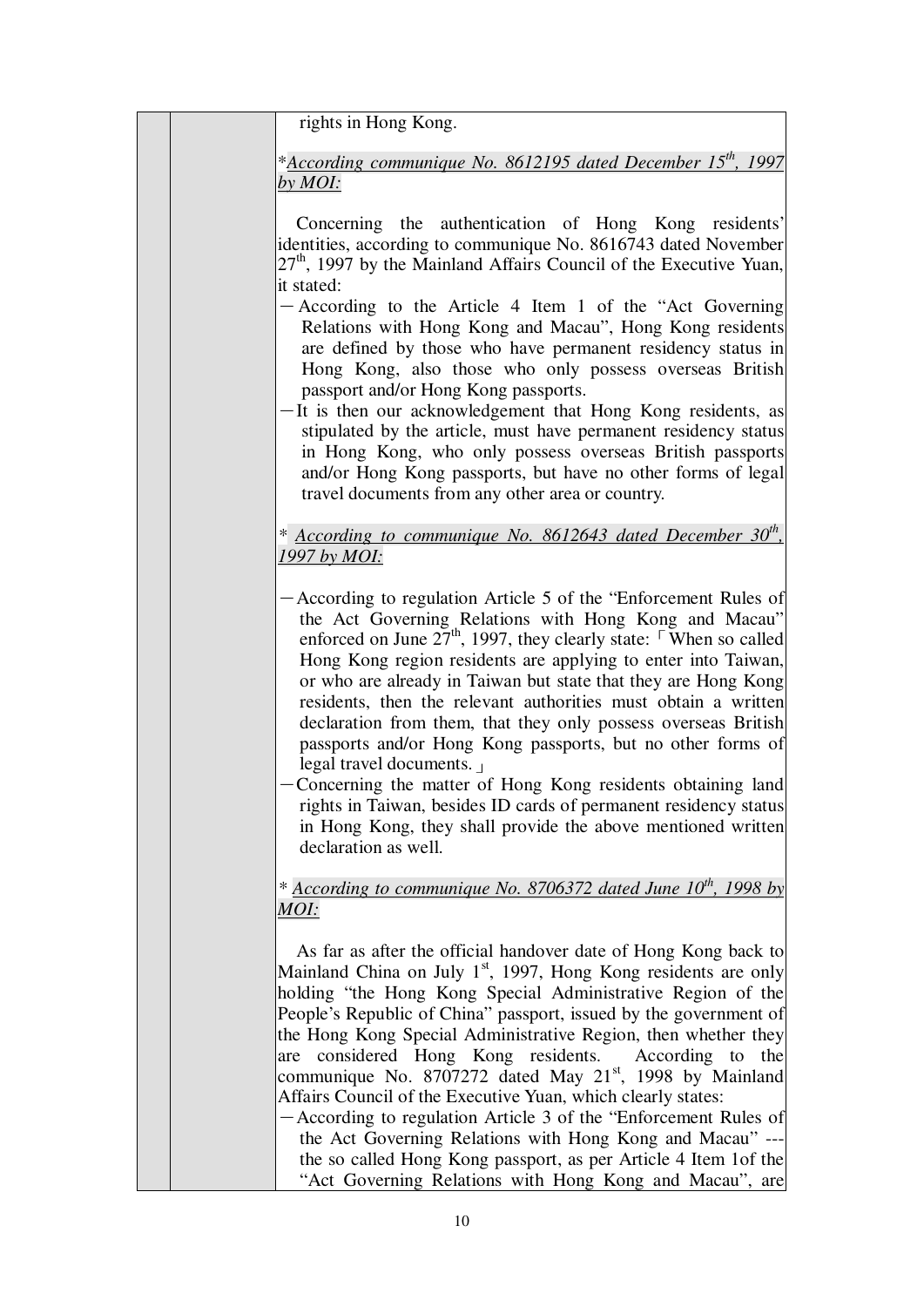| passports which are issued by either the government of the Hong<br>are the passports mentioned in the previous Act.<br>not be legally recognized as Hong Kong residents.<br>* According to communique No. 8708266 dated August 5 <sup>th</sup> , 1998 by<br>MOI:<br>The following guidelines should be strictly followed:<br>Commission, for verification purpose.<br>shall be accepted.<br>Chinese Affairs commission.<br>No. 870039422 dated June 29 <sup>th</sup> , 1998, both of which were issued<br>by the Overseas Chinese Affairs Commission.<br>made by a Hong Kong resident who had had the status of<br>"Overseas Chinese" before July 1st, 1997, kindly follow the above<br>given guidelines.<br>by Ministry of the Interior $(MOI)$ : |  |                                                                                                                                                                                                                                                                                                                                                                                                                                                                                                                                                                                                                                                                                                                                                                                                                                                                                                                  |
|----------------------------------------------------------------------------------------------------------------------------------------------------------------------------------------------------------------------------------------------------------------------------------------------------------------------------------------------------------------------------------------------------------------------------------------------------------------------------------------------------------------------------------------------------------------------------------------------------------------------------------------------------------------------------------------------------------------------------------------------------|--|------------------------------------------------------------------------------------------------------------------------------------------------------------------------------------------------------------------------------------------------------------------------------------------------------------------------------------------------------------------------------------------------------------------------------------------------------------------------------------------------------------------------------------------------------------------------------------------------------------------------------------------------------------------------------------------------------------------------------------------------------------------------------------------------------------------------------------------------------------------------------------------------------------------|
|                                                                                                                                                                                                                                                                                                                                                                                                                                                                                                                                                                                                                                                                                                                                                    |  | Kong Special Administrative Region or other en-powered<br>organization, having full legal travel document pre-requisites,<br>providing Hong Kong residents for international traveling need.<br>Thus, "the Hong Kong Special Administrative Region of the<br>People's Republic of China" passports, issued by the<br>government of the Hong Kong Special Administrative Region,<br>The issue of authentication of Hong Kong residents' identities,<br>according to Article 4 Item 1 of the "Act Governing Relations<br>with Hong Kong and Macau", authentic Hong Kong residents<br>are those who are holding permanent residency status (an ID<br>card) in Hong Kong, who are only holding overseas British<br>passports and/or Hong Kong passports, but who do not possess<br>any other legal travel documents from any other area or country.<br>Persons only holding the so-called Hong Kong passports should |
|                                                                                                                                                                                                                                                                                                                                                                                                                                                                                                                                                                                                                                                                                                                                                    |  |                                                                                                                                                                                                                                                                                                                                                                                                                                                                                                                                                                                                                                                                                                                                                                                                                                                                                                                  |
|                                                                                                                                                                                                                                                                                                                                                                                                                                                                                                                                                                                                                                                                                                                                                    |  |                                                                                                                                                                                                                                                                                                                                                                                                                                                                                                                                                                                                                                                                                                                                                                                                                                                                                                                  |
|                                                                                                                                                                                                                                                                                                                                                                                                                                                                                                                                                                                                                                                                                                                                                    |  |                                                                                                                                                                                                                                                                                                                                                                                                                                                                                                                                                                                                                                                                                                                                                                                                                                                                                                                  |
|                                                                                                                                                                                                                                                                                                                                                                                                                                                                                                                                                                                                                                                                                                                                                    |  | - All Hong Kong residents who had obtained the status of<br>"Overseas Chinese" before July 1st, 1997 will continue to be<br>regarded as so and their status will not be effected. For any<br>further doubts, please contact the Overseas Chinese Affairs<br>After July $1st$ , 1997, according to regulations currently being<br>enforced, no more such applications of such "Overseas Chinese"                                                                                                                                                                                                                                                                                                                                                                                                                                                                                                                  |
|                                                                                                                                                                                                                                                                                                                                                                                                                                                                                                                                                                                                                                                                                                                                                    |  | The principle for using their "Overseas Chinese" status obtained<br>before July $1st$ , 1997, the original document should be return<br>back to its rightful owner, only after proper inspection.<br>A<br>photocopy shall be handover to the relevant governmental<br>agency. For any issue of dispute, please contact the Overseas                                                                                                                                                                                                                                                                                                                                                                                                                                                                                                                                                                              |
|                                                                                                                                                                                                                                                                                                                                                                                                                                                                                                                                                                                                                                                                                                                                                    |  | The above principles have been laid out as communique No.<br>860008186 dated November 10 <sup>th</sup> , 1997, as well as by communique                                                                                                                                                                                                                                                                                                                                                                                                                                                                                                                                                                                                                                                                                                                                                                          |
|                                                                                                                                                                                                                                                                                                                                                                                                                                                                                                                                                                                                                                                                                                                                                    |  | Thus, if any                                                                                                                                                                                                                                                                                                                                                                                                                                                                                                                                                                                                                                                                                                                                                                                                                                                                                                     |
|                                                                                                                                                                                                                                                                                                                                                                                                                                                                                                                                                                                                                                                                                                                                                    |  | application for land registration in Taiwan arises from a request                                                                                                                                                                                                                                                                                                                                                                                                                                                                                                                                                                                                                                                                                                                                                                                                                                                |
|                                                                                                                                                                                                                                                                                                                                                                                                                                                                                                                                                                                                                                                                                                                                                    |  |                                                                                                                                                                                                                                                                                                                                                                                                                                                                                                                                                                                                                                                                                                                                                                                                                                                                                                                  |
|                                                                                                                                                                                                                                                                                                                                                                                                                                                                                                                                                                                                                                                                                                                                                    |  |                                                                                                                                                                                                                                                                                                                                                                                                                                                                                                                                                                                                                                                                                                                                                                                                                                                                                                                  |
|                                                                                                                                                                                                                                                                                                                                                                                                                                                                                                                                                                                                                                                                                                                                                    |  | *According to communique No. 8683016 dated October 22 <sup>nd</sup> , 1997                                                                                                                                                                                                                                                                                                                                                                                                                                                                                                                                                                                                                                                                                                                                                                                                                                       |
| 3<br><b>Philippines</b><br>and city governments, for a joint conference session.<br>following conclusions were made:                                                                                                                                                                                                                                                                                                                                                                                                                                                                                                                                                                                                                               |  | On October 8 <sup>th</sup> , 1997 MOI invited R.O.C.'s Ministry Of Justice,<br>Ministry Of Foreign Affairs (MOFA), Ministry Of Finance,<br>Ministry Of Economic Affairs, as well as officials from provincial<br>The                                                                                                                                                                                                                                                                                                                                                                                                                                                                                                                                                                                                                                                                                             |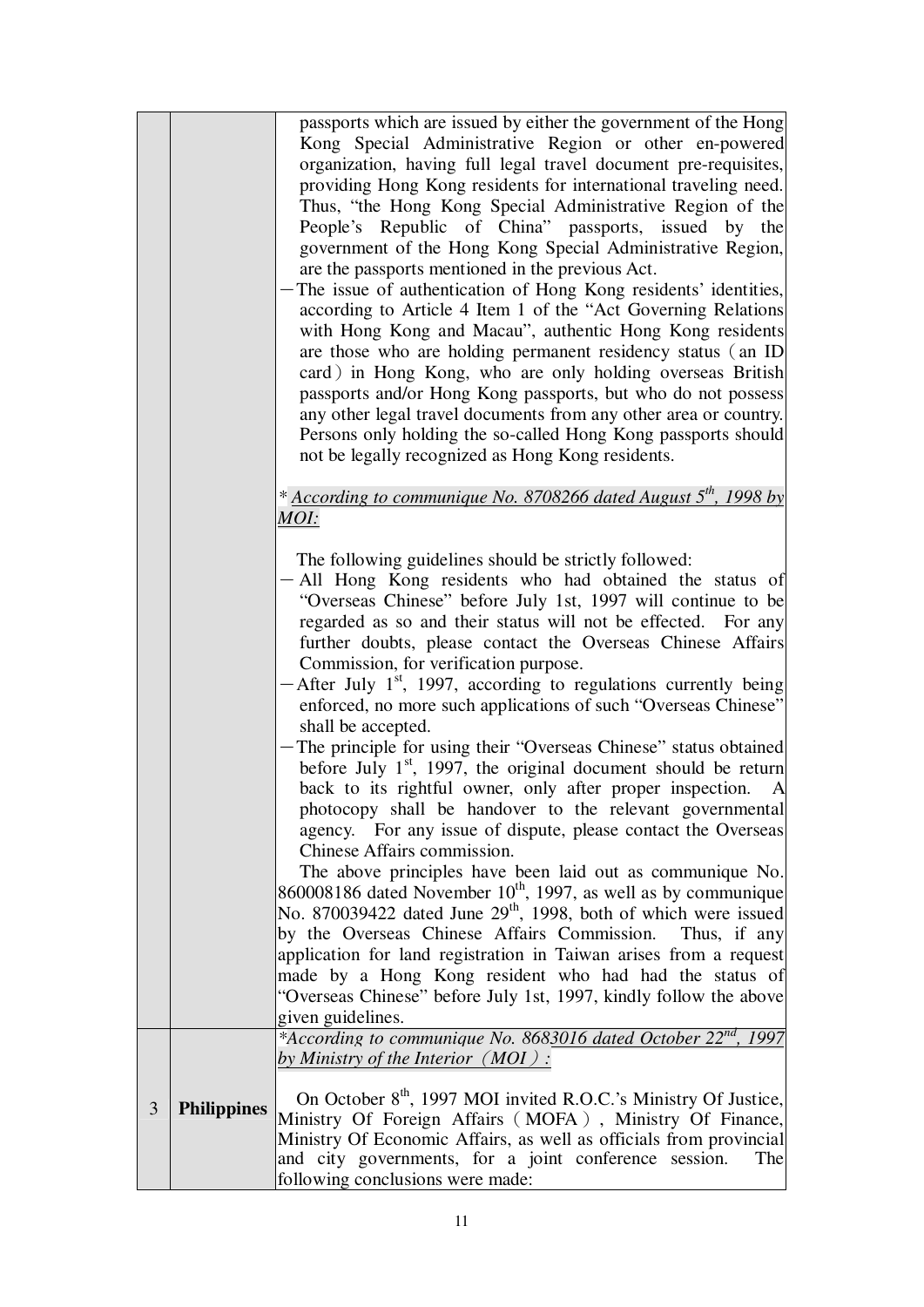|  | According to Article 18 of the R.O.C.'s "Land Law", only<br>foreigners whose home countries, pursuant to treaties or their |
|--|----------------------------------------------------------------------------------------------------------------------------|
|  | domestic laws, entitle R.O.C. nationals to the same rights, may                                                            |
|  | acquire land in Taiwan.                                                                                                    |
|  | Also, according to Article 4 Item 2 of the R.O.C.'s "Apartment                                                             |
|  | Building Management Act", the exclusive area of strata titled                                                              |
|  | constructional improvements (i.e. apartments or buildings)                                                                 |
|  | should be transferred or set liability together with the entitled                                                          |
|  | share of the common area of the building, and of ownership of                                                              |
|  | or superficies over the site.                                                                                              |
|  | Concerning the Philippine government's attitude toward                                                                     |
|  | allowing R.O.C. nationals to land acquisitions, according to                                                               |
|  | communique No. 8603022243 dated September 3rd, 1997 by                                                                     |
|  | MOFA, the feedbacks from R.O.C.'s Representative Office in                                                                 |
|  | Philippines were ---                                                                                                       |
|  | 1. According to the relevant Philippine land laws, foreigners are                                                          |
|  | not allowed to acquire land title deeds. Foreigners are                                                                    |
|  | defined as individuals, corporate aggregates, or corporations.                                                             |
|  | 2. In joint venture cases, if the foreigner's share holding exceeds                                                        |
|  | 50%, then it will be regarded as a "foreign company". Also,                                                                |
|  | if foreigners' share holding exceeds 40%, this company is also                                                             |
|  | not permitted for land acquisition.                                                                                        |
|  | 3. Regulation regarding building co-ownership clearly states,                                                              |
|  | that 60% of the building's ownership must belong to either                                                                 |
|  | Philippine individuals or Philippine companies.<br>The                                                                     |
|  | remaining 40% building ownership can be acquired by aliens                                                                 |
|  | or foreign corporations; foreign corporations mean that                                                                    |
|  | foreigners are holding over 50% of the company shares.                                                                     |
|  | Taking into consideration, the differences of culture and laws of                                                          |
|  | both countries, also taking into concern the "spiritual essence"                                                           |
|  | behind Article 18 of the "Land Law", under a reciprocal                                                                    |
|  | situation, the R.O.C. government allows Philippine nationals or                                                            |
|  | corporate aggregates to acquire 40% or less of all exclusive                                                               |
|  | areas of strata titled constructional improvements (i.e.apartments                                                         |
|  | or buildings), as well as the entitled share of ownership of or                                                            |
|  | superficies over the site pursuant to the "Apartment Building"                                                             |
|  | Management Act".                                                                                                           |
|  | * According to communique No. 8690004 dated December 13 <sup>th</sup> ,                                                    |
|  | 1997 by MOI:                                                                                                               |
|  |                                                                                                                            |
|  | While during another joint conference session with relevant                                                                |
|  | authorities, that took place on November $25th$ , 1997, topic of the                                                       |
|  | conference being whether Philippine nationals or corporations are                                                          |
|  | permitted to create mortgage on land, or to foreclose on the                                                               |
|  | mortgage to acquire land rights, the following conclusions were                                                            |
|  | reached:                                                                                                                   |
|  | According to feedbacks from MOFA, pursuant to Article 133 of                                                               |
|  | the Philippine National Law amended on June $17th$ , 1978, it                                                              |
|  | clearly states that private and personal real estate properties                                                            |
|  | owned by Philippine nationals, may be pledged ownership to                                                                 |
|  | alien individuals, corporations or organizations.                                                                          |
|  | During the term of the agreed period of debt reimbursement, the                                                            |
|  | foreigners are not permitted to "occupy" the said properties.                                                              |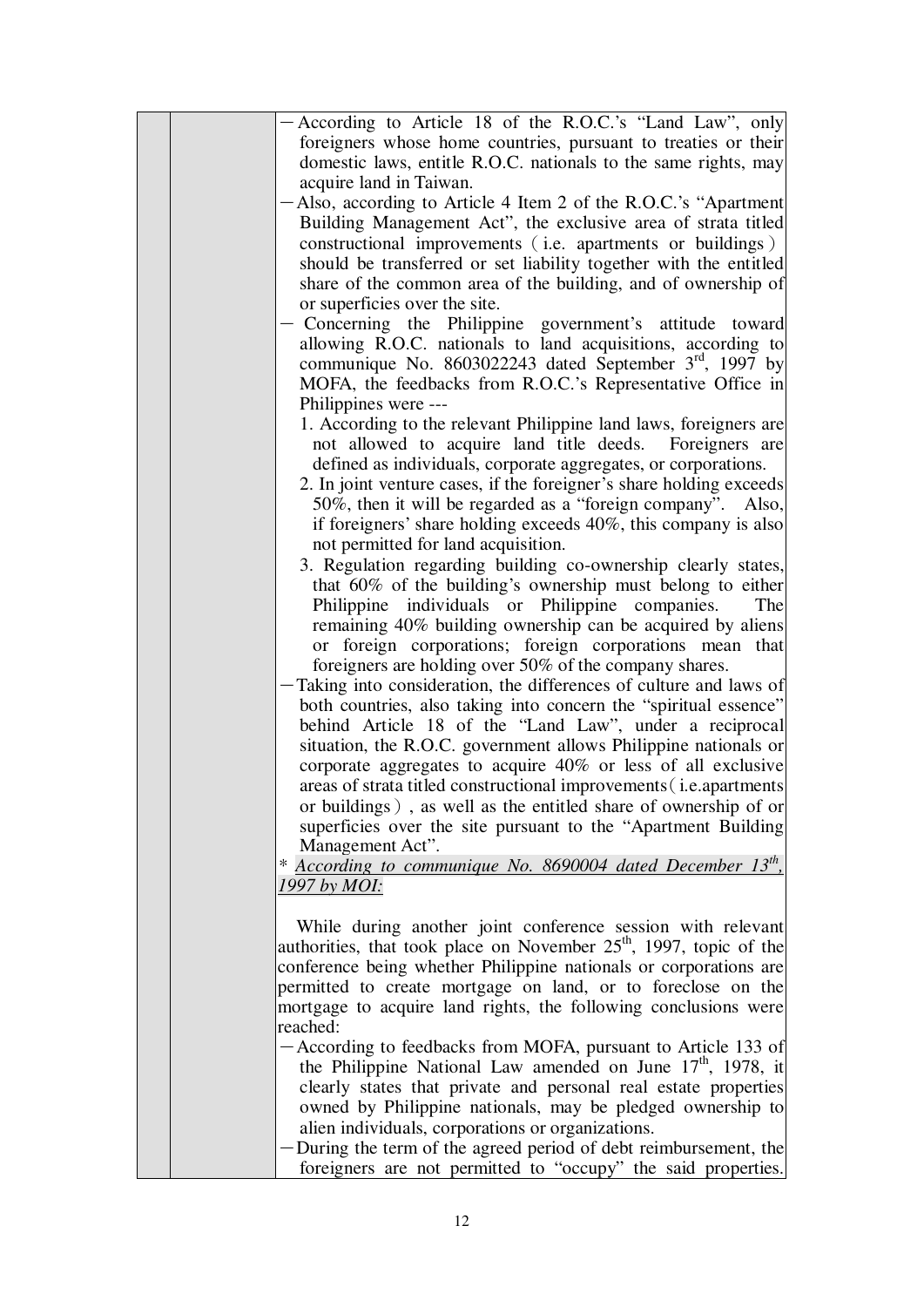|                |                 | Only under the condition of the inability to render due debts, or                                                    |
|----------------|-----------------|----------------------------------------------------------------------------------------------------------------------|
|                |                 | declaration of bankruptcy, or through procedures of confiscation                                                     |
|                |                 | by local law enforcement agencies, may the foreigners truly                                                          |
|                |                 | "own" and "occupy" the said properties.<br>The maximal                                                               |
|                |                 | duration is five years.                                                                                              |
|                |                 | When the said properties will go through foreclosure and auction                                                     |
|                |                 | procedures, if the foreigners do not fit the pre-requisite terms set                                                 |
|                |                 | forth by local laws, the foreigners will not be allowed to join and                                                  |
|                |                 | take any actions in those proceedings.                                                                               |
|                |                 | Thus, in keeping on path with the reciprocity principle of Article                                                   |
|                |                 | 18 of the "Land Law", the R.O.C. government allows Philippine                                                        |
|                |                 | nationals to set mortgage on land, and the collaterals are not                                                       |
|                |                 | limited to strata titled constructional improvements. However,                                                       |
|                |                 | if they wish to exercise their mortgage to acquire land rights, the                                                  |
|                |                 | R.O.C. government permits them to the favorable conidtion of                                                         |
|                |                 | being able to acquire 40% or less of all exclusive areas of strata                                                   |
|                |                 | titled constructional improvements, as well as the entitled share                                                    |
|                |                 | of ownership of or superficies over the site. However, if the                                                        |
|                |                 | property concerned is<br>titled constructional<br>not<br>strata                                                      |
|                |                 | improvements, then this condition ceases to apply.                                                                   |
|                |                 | * According to communique No. 8702904 dated February $20^{th}$ ,                                                     |
|                |                 | 1998 by MOI:                                                                                                         |
|                |                 |                                                                                                                      |
|                |                 | The concerns regarding whether Philippine nationals can acquire                                                      |
|                |                 | land rights in Taiwan through inheritance. According to the                                                          |
|                |                 | feedbacks from MOFA: After thorough inquiries with the                                                               |
|                |                 | Assistant Executive Secretary of the Philippines Presidential                                                        |
|                |                 | Palace, it is confirmed that as long as the said property, whether                                                   |
|                |                 | land or building, concerned is privately owned, then the                                                             |
|                |                 | Philippine constitution permits the acquisition of land or housing                                                   |
|                |                 | through inheritance cause. As long as the alien can fully and                                                        |
|                |                 | legally proof his/her lawful inheritance rights in local courts,                                                     |
|                |                 | then his/her alien status will not bear effect onto the inheritance                                                  |
|                |                 | process, as well as the complete protection of that lawful right.                                                    |
|                |                 | Accordingly, under the reciprocity principle of Article 18 of the                                                    |
|                |                 | "Land Law", Philippine nationals equally enjoy the lawful                                                            |
|                |                 | protection of their inheritance right in Taiwan, for land/housing                                                    |
|                |                 | acquisition. In this unique case, there will be no maximal area                                                      |
|                |                 | limit rule of 40% or less applicable here.                                                                           |
|                |                 | * According to communique No. 8702266 dated January 22 <sup>nd</sup> , 1998<br>by Ministry of the Interior $(MOI)$ : |
|                |                 |                                                                                                                      |
|                |                 |                                                                                                                      |
|                |                 | In the case whereas Thai banks have successfully obtained                                                            |
|                |                 | commercial licenses pursuant to R.O.C.'s banking laws, if such                                                       |
| $\overline{4}$ | <b>Thailand</b> | Thai banks include operations such as guaranteed investment funds,                                                   |
|                |                 | following the spirit of the R.O.C.'s "Land Law" Article 18's                                                         |
|                |                 | reciprocity principle, they are allowed to create mortgage on land in                                                |
|                |                 | Taiwan.                                                                                                              |
|                |                 | $\ast$                                                                                                               |
|                |                 | According to communique No. 0920011585 dated August 8 <sup>th</sup> ,                                                |
|                |                 | 2003 by MOI:                                                                                                         |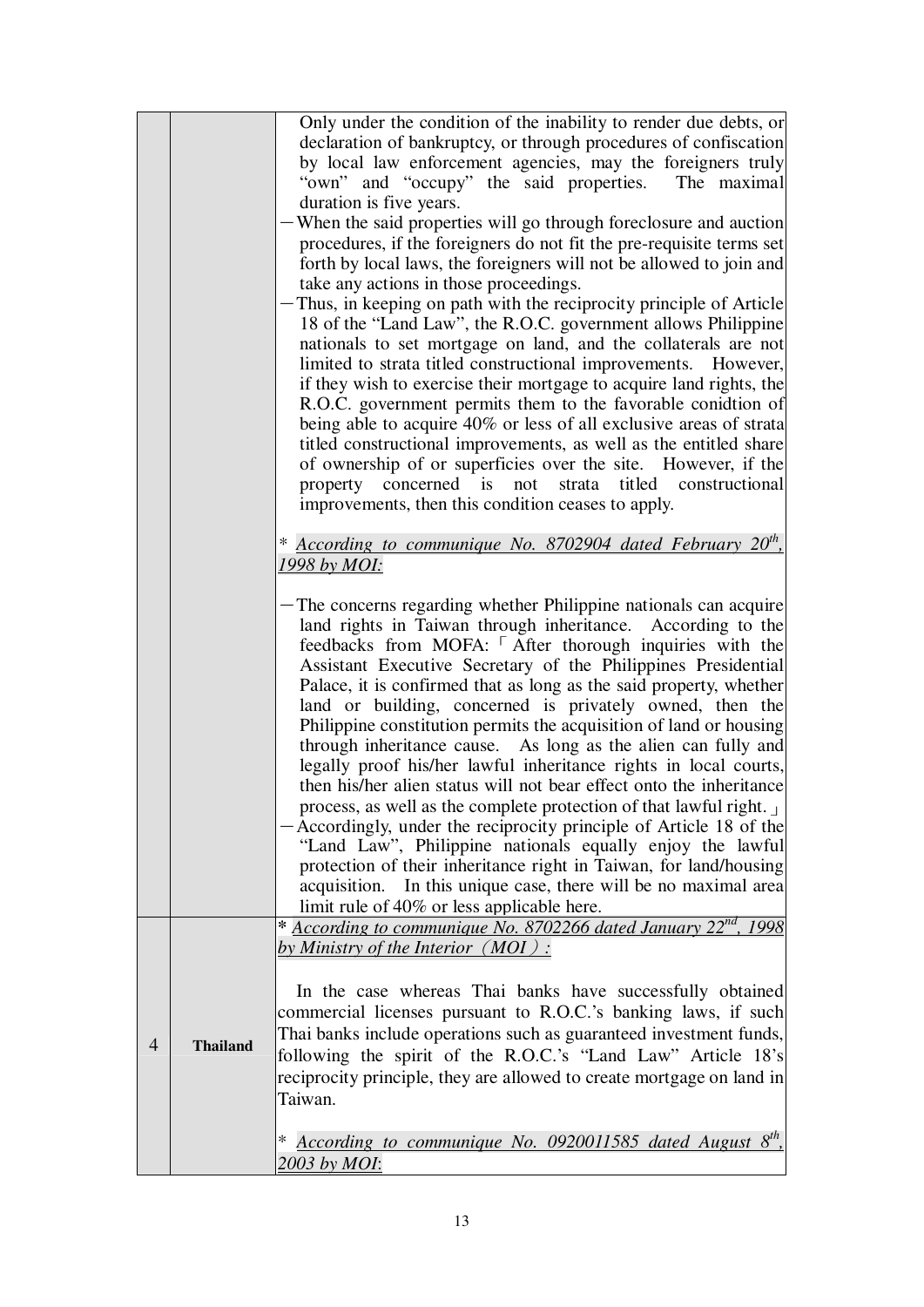|   |      | The Thai government announced that it has already amended its<br>own Land Law section 96 on January 19 <sup>th</sup> , 2002; this action now<br>allows foreigners to purchase local land, under the status of<br>either permanent residency or joint ventures.<br>Therefore, according to Article 18 of the R.O.C.'s "Land Law",<br>Taiwan government allows Thai nationals or corporate<br>aggregates to acquire land rights for the purposes of residency or<br>investment.                                                                                                                                                                                                                                                                                                                                                                                                                                                                                                                                                                                                                                                                                                                                                                                                                                                                                                                                                                                                                                                                                                                                            |
|---|------|--------------------------------------------------------------------------------------------------------------------------------------------------------------------------------------------------------------------------------------------------------------------------------------------------------------------------------------------------------------------------------------------------------------------------------------------------------------------------------------------------------------------------------------------------------------------------------------------------------------------------------------------------------------------------------------------------------------------------------------------------------------------------------------------------------------------------------------------------------------------------------------------------------------------------------------------------------------------------------------------------------------------------------------------------------------------------------------------------------------------------------------------------------------------------------------------------------------------------------------------------------------------------------------------------------------------------------------------------------------------------------------------------------------------------------------------------------------------------------------------------------------------------------------------------------------------------------------------------------------------------|
|   |      | * According to communique No. 0920016705 dated December 15 <sup>th</sup> ,<br>2003 by MOI:                                                                                                                                                                                                                                                                                                                                                                                                                                                                                                                                                                                                                                                                                                                                                                                                                                                                                                                                                                                                                                                                                                                                                                                                                                                                                                                                                                                                                                                                                                                               |
|   |      | Reported by the R.O.C.'s Representative Office in Thailand, that<br>after personal visit and discussion with local officials at the Thai<br>Land Bureau:<br>According to Article 93 of the Thai land law, their Minister of its<br>MOI is able to permit foreigners to obtain land rights through<br>inheritance; nevertheless, the area must not exceed the<br>description stipulated in Article 87 of their land law.<br>Foreigners are defined as all persons who are non-Thai<br>nationals, which automatically make R.O.C. nationals eligible.<br>According to per communique No. 0920011585, which allows<br>Thai nationals or corporate aggregates to obtain land rights in<br>Taiwan for the purposes of residency or investment. However,<br>such pieces of real estate must exclude types of which are<br>mentioned in Article 17 of the R.O.C. "Land Law"; furthermore,<br>if the usage of the land is in accordance to the principles as<br>described in Article 19 Item 1 of the same law, there is no<br>maximal area limit.<br>Hence, since the Taiwan government already allows Thai<br>nationals or corporate aggregates to obtain land rights, either on<br>the basis of residency or investment purpose, and since the Thai<br>government has no prohibition excluding foreigners from<br>obtaining land rights through inheritance, the R.O.C.<br>government allows Thai nationals to obtain land rights in<br>Taiwan via inheritance. In Taiwan, concerning the maximal<br>area principle, since none was enforced at the moment of<br>obtainment, then none shall be enforced at the moment of the |
|   |      | inheritance.<br>*According to communique No. 8204467 dated April 8 <sup>th</sup> , 1993 by<br>Ministry of the Interior:                                                                                                                                                                                                                                                                                                                                                                                                                                                                                                                                                                                                                                                                                                                                                                                                                                                                                                                                                                                                                                                                                                                                                                                                                                                                                                                                                                                                                                                                                                  |
| 5 | Fiji | The relevant regulations in Fiji, regarding real estate<br>transactions, are non-discriminatory. R.O.C. nationals, like all<br>other nations' citizens, even if not possessing permanent<br>residence status in Fiji, real estate transactions, area under 1<br>acre, can be conducted at free will. Real estate transactions of<br>area larger than 1 acre must be applied and approved by local<br>authorities beforehand.<br>However, land which is declared as "Nation Owned" can only be                                                                                                                                                                                                                                                                                                                                                                                                                                                                                                                                                                                                                                                                                                                                                                                                                                                                                                                                                                                                                                                                                                                            |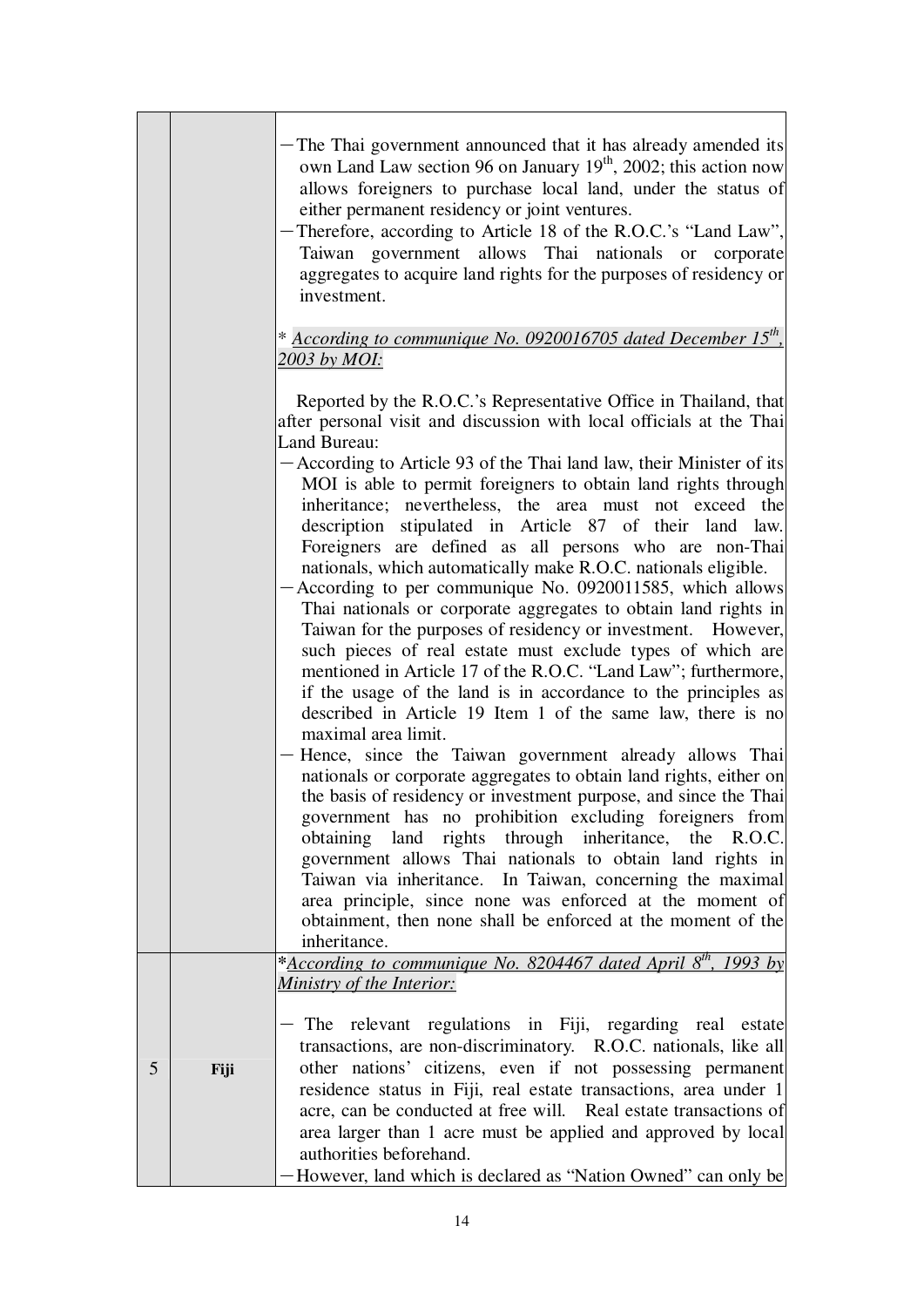|   |                    | leased from the government, for a maximum duration of 99                                                                          |
|---|--------------------|-----------------------------------------------------------------------------------------------------------------------------------|
|   |                    | years.                                                                                                                            |
|   |                    | Furthermore, land which is declared as "Aboriginal                                                                                |
|   |                    | Reservation", is prohibited by the nation's constitution, from                                                                    |
|   |                    | either being commercially transacted or personally owned.                                                                         |
|   |                    | *According to communique No. 8508689 dated September 11 <sup>th</sup> ,                                                           |
|   |                    | 1996 by Ministry of the Interior:                                                                                                 |
|   |                    |                                                                                                                                   |
| 6 | <b>Bermuda</b>     | Foreign corporations can not purchase or own land in Bermuda.                                                                     |
|   |                    | Land can only be leased, for a maximum duration of 21 years.                                                                      |
|   |                    | Besides, R.O.C. nationals can create mortgage on land in                                                                          |
|   |                    | Bermuda, according to regulations set forth in Item 144 of its<br>"Corporate Laws".                                               |
|   |                    | * <u>According to communique No. 8706334 dated June 15<sup>th</sup>, 1998 by</u>                                                  |
|   |                    | Ministry of the Interior:                                                                                                         |
|   |                    |                                                                                                                                   |
|   |                    | Regarding the Danish government's attitude toward R.O.C.                                                                          |
|   |                    | nationals, as far as permission for land or property acquisition                                                                  |
|   |                    | are concerned, according to Danish "OOO" Co. (Taiwan), Ltd.,                                                                      |
|   |                    | providing a certificate issued by the Danish Ministry Of Justice,                                                                 |
|   |                    | dated January $12^{th}$ , 1998, (ref.: 1998-8620078), it was clearly                                                              |
|   |                    | shown that: all Taiwanese companies' subsidiaries in Denmark,                                                                     |
|   |                    | according to present Danish law, may acquire land or property as                                                                  |
|   |                    | Regardless of the nationality of the<br>collateral foundation.                                                                    |
| 7 | <b>Denmark</b>     | collateral holders, all such collateral holders shall be protected                                                                |
|   |                    | by Danish law; however, they must also abide by the Danish                                                                        |
|   |                    | legal system and procedures, in regards to foreclosure or<br>auction.                                                             |
|   |                    |                                                                                                                                   |
|   |                    | Based on the above data, under the reciprocity principle of                                                                       |
|   |                    | Article 18 of the R.O.C.'s "Land Law", Danish nationals are<br>also granted the same courteous treatment in Taiwan, but they do   |
|   |                    | not need to provide any reciprocal documents. Only when                                                                           |
|   |                    | Danish nationals, who are the collateral holders, wish to exercise                                                                |
|   |                    | their mortgage and become true owners, must then still follow                                                                     |
|   |                    | Item 1 of the "Operational Directions for Foreigners to Acquire                                                                   |
|   |                    | Land Rights in Taiwan", in providing reciprocal documents                                                                         |
|   |                    | issued by their authorities back home.                                                                                            |
|   |                    | *According to communique No. $0930015751$ dated November 18 <sup>th</sup> ,                                                       |
|   |                    | The State of 2004 by Ministry of the Interior:                                                                                    |
| 8 | South<br>Carolina, |                                                                                                                                   |
|   | U.S.A.             | The R.O.C. government allows foreigners from this state to land<br>acquisition of a maximal area of 500,000 acres (about 202,345) |
|   |                    | hectares).                                                                                                                        |
|   |                    | <b>The State of</b> *According to communique No. 0930012056 dated August 19 <sup>th</sup> ,                                       |
|   | Minnesota,         | 2004 by Ministry of the Interior:                                                                                                 |
|   | Iowa,              |                                                                                                                                   |
| 9 | Maryland,          | The R.O.C. government allows foreigners from those states to                                                                      |
|   | West<br>Virginia,  | acquire land except agricultural land.                                                                                            |
|   | <b>U.S.A.</b>      |                                                                                                                                   |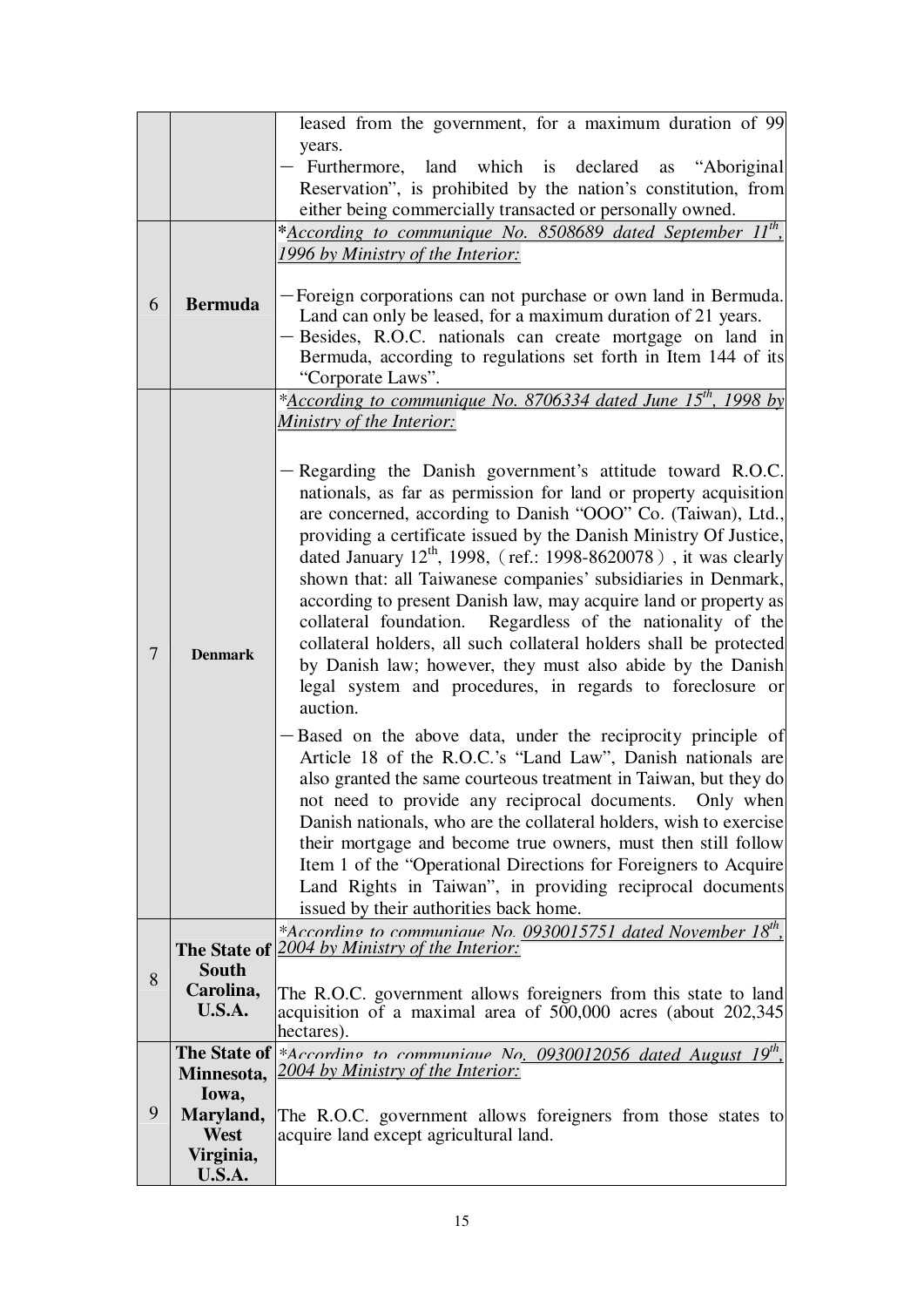|    |              | <b>The State of</b> *According to communique No. 0930015751 dated November $18^{th}$ ,<br>$2004$ by Ministry of the Interior: |
|----|--------------|-------------------------------------------------------------------------------------------------------------------------------|
|    | <b>North</b> |                                                                                                                               |
| 10 | Dakota,      |                                                                                                                               |
|    | <b>South</b> | The R.O.C. government allows foreigners from those states to                                                                  |
|    | Dakota,      | acquire land except agricultural land.                                                                                        |
|    | U.S.A.       |                                                                                                                               |

#### **Ps:**

*\*According to communique No. 0970059761 dated April 14th, 2008 by Ministry of the Interior:*

The R.O.C. government allows Ukrainian to acquire land except agricultural land.

#### *\*According to communique No. 0970057557 dated April 15th, 2008 by Ministry of the Interior:*

The R.O.C. government allows foreigners from the State of Mississippi, U.S.A to acquire land, but in public and industrial land have some restriction:

-In public land, resident aliens may own land. Nonresident aliens may not unless it is a lien to secure a debt, but no longer than 20years. Corporation or association of persons comprised in whole or part of nonresident aliens may not directly or indirectly own public lands.

-In industrial land, nonresident aliens may not acquire and hold more than 230 acres of land.

#### VIII. QUESTIONS AND ANSWERS

(1) What are the reciprocal documents?

<Answer>

The reciprocal documents are the documents issued by the competent authorities of the applicant's country (or administrative territory) stating that the nationals from Taiwan, ROC, are entitled to the same rights and interests in the applicant's country (or administrative territory). Such reciprocal documents must be notarized by ROC embassies and consulates, representative offices or other agencies authorized by the Ministry of Foreign Affairs (MOFA) of Taiwan, ROC.

(2) For which land uses may foreigners acquiring land directly file applications to the local land registration office concerned without prior consent of competent central government authorities?

<Answer>

Foreigners may acquire land for the purposes of personal use, investment or public welfare without prior consent of the competent central government authorities when the land is to be used for:

- (A) Residences.
- (B) Business offices, offices, shops, or factories.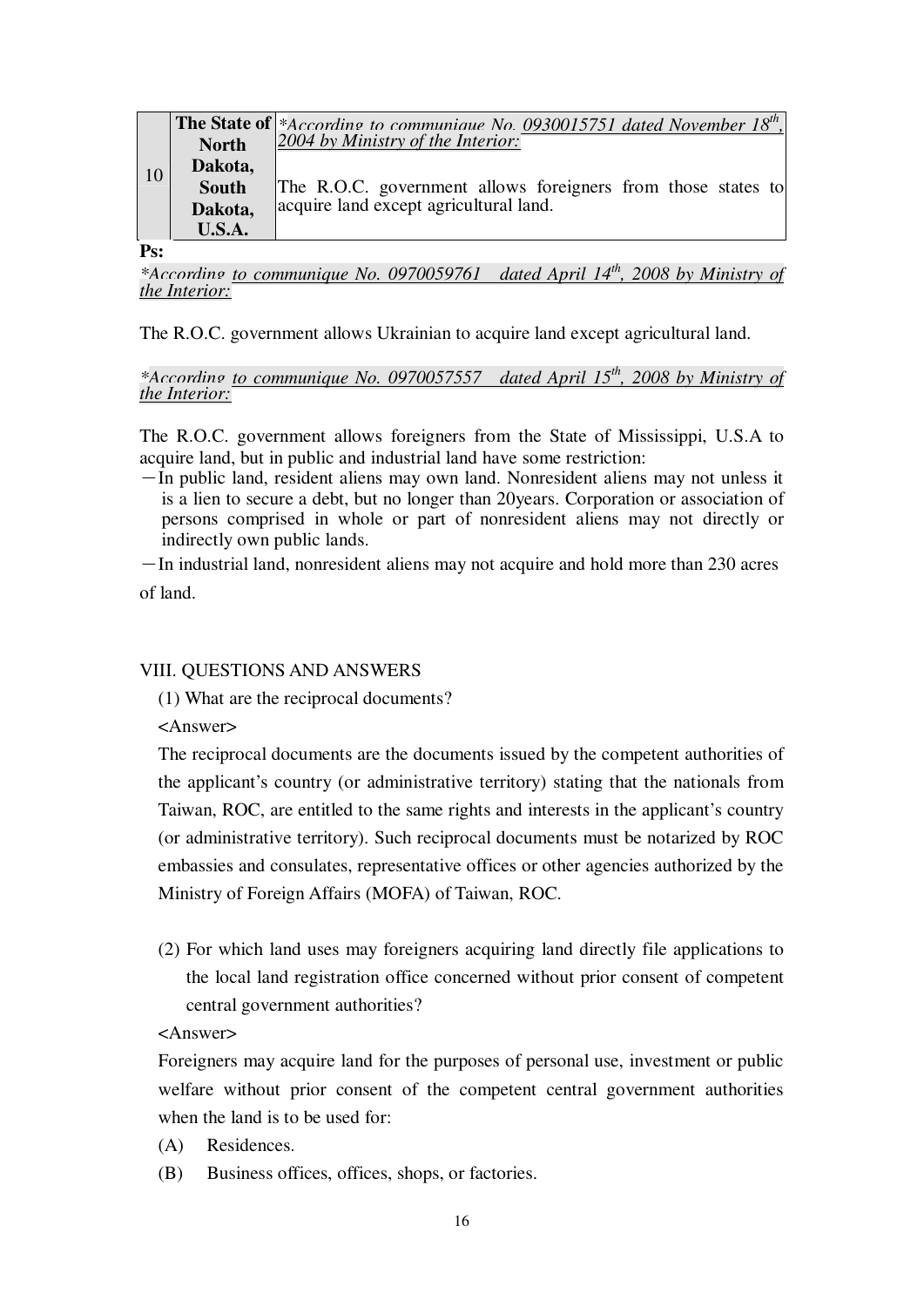- (C) Churches.
- (D) Hospitals.
- (E) Schools for the children of foreigners.
- (F) Offices for embassies, consulates and non-profit public welfare organizations.
- (G) Cemeteries.
- (3) Can foreign religious bodies or corporate aggregates acquire land in Taiwan, ROC?

#### <Answer>

Article 11 of Enforcement Regulations for General Principles of Civil Code stipulates: "A foreign corporate body shall *not be licensed unless otherwise*  stipulated by law". Paragraph 1 of Article 12 of the same regulations stipulates: "a licensed foreign corporate body is entitled to the same powers and rights vested by law to an ROC corporate body of same status". The foreign corporate body intending to acquire or officially register land rights shall thus first obtain the necessary legal license/permit as specified in the law.

#### IX. APPENDICES

A. Provisions of the Land Law of Taiwan, ROC, relating to land acquisition by foreigners, as amended and promulgated on October 31, 2001.

Article 17: The types of land listed below shall not be transferred to, leased to, or used as collateral by foreigners:

- i. Forests reserves
- ii. Aquaculture
- iii. Hunting reserves
- iv. Desalination fields.
- v. Mineral deposits areas.
- vi. Water resources areas.
- vii. Military areas and land adjacent to the national frontiers.

*Transfer of land specified above, excluding the land acquired with inheritance, shall sell to ROC nationals within three (3) years upon completion of registration of the inheritance. The Land Registration Office of the city or county government concerned may report to National Property Bureau for auction according to procedures defined in Article 73-1 in case of failure to sell out within the fixed period.*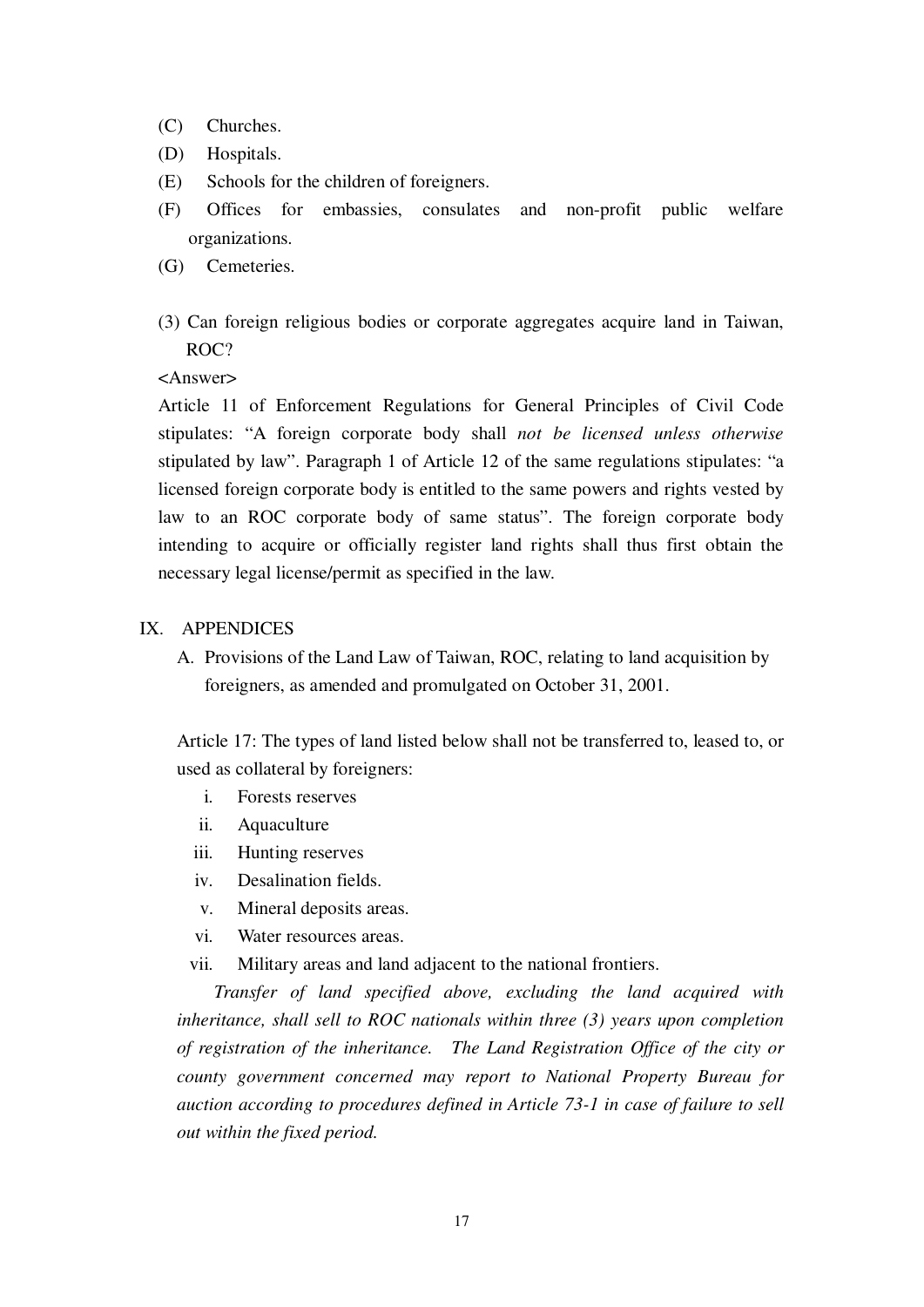*The previous provision applies to the land specified in paragraph 1 which is acquired with inheritance prior to the enforcement of amendments of the Law and has not been registered.* 

Article 18: Only foreigners whose home countries, according to treaties or their domestic laws, entitle ROC nationals to the same rights may acquire land in Taiwan, ROC.

Article 19: Foreigners may acquire land for any one of the following purposes, but the area and location of such land shall be subject to restrictions stipulated in the laws and regulations of the competent municipal or county government:

- i. Residences.
- ii. Business offices, offices, shops, and factories.
- iii. Churches.
- iv. Hospitals.
- v. Schools for children of foreigners.
- vi. Offices for embassies, consulates and charity organizations.
- vii. Cemeteries.
- viii. Investment projects helpful to major national infrastructure projects, overall economic development, or agricultural and animal husbandry industries as approved by competent central government authorities.

The application procedures, required documents, method of review, or other requirements necessary for land acquisition as specified in *Item 8 of the preceding paragraph shall be determined by the Executive Yuan* (Cabinet).

Article 20: To acquire land for any of the purposes specified in the preceding Article, the foreigners shall submit the application together with relevant required documents to the competent city or county government authority for approval. This provision shall also apply to alteration of purpose or transfer of land other than by inheritance. Acquisition of land according to Item 8, Paragraph 1, of the preceding Article necessitates prior consent of the competent central government authority.

The municipal or county government shall notify the applicant of its approval or rejection within fourteen (14) days after receipt of the application. The application duly approved shall be reported to the land administration authority of the central government.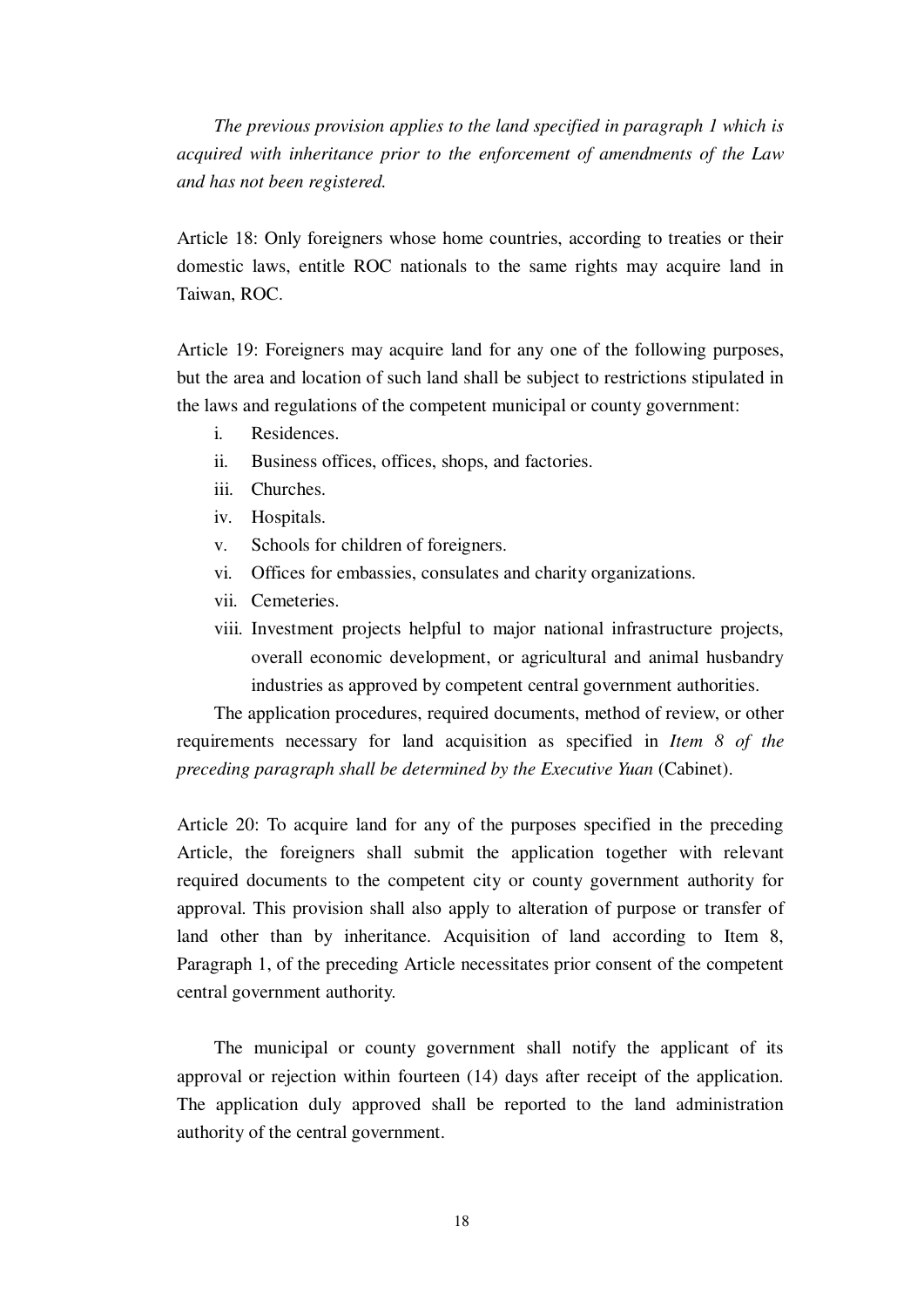The foreigners shall exploit the land acquired according to Item 8, Paragraph 1, of the preceding Article within a specific time and utilize the land according to the purpose approved. If the applicant fails to exploit the land within the specific time, the applicant may request an extension of the time limit from the competent central government authority stating the causes for deferment. If the applicant fails to exploit the land within the specified time or according to the purpose approved, the municipal or county government shall notify the landowner that he must sell that land within three years of the delivery of the notice. In case the land in question is not sold within three years, it shall be auctioned. The sum receivable shall be refunded to the landowner. If there is any building on the land, it may also be auctioned.

The procedures of auction, estimation of land value, settlement of disputes and other requirements of the auction shall be established by the land administration authority of the central government.

B. Regulations Governing Land Acquisition by Foreigners for Investments in Major National Infrastructure Projects, Overall Economic Development, or Agricultural and Animal Husbandry Industries

Promulgated on 27 February, 2002 Article 1: These Regulations are established in accordance with the provisions specified in Paragraph 2, Article 19 of the Land Law (hereinafter referred to as "the Law").

Article 2: Investments in major infrastructure projects, overall economic development, or agricultural and animal husbandry industries mentioned in Item 8, Paragraph 1, Article 19 of the Law refer to:

- A. Investment in major infrastructure projects means investment in projects approved by the central government authorities concerned or reported to Executive Yuan for approval.
- B. Investment in overall economic development means investments as listed below:
	- i. Development of tourist hotels, entertainment and tourist facilities, sport centers or stadiums.
	- ii. Residences and buildings.
	- iii. Industrial plants or factories.
	- iv. Development of industrial zones, business and industry complexes, high-technology scientific parks and other special zones.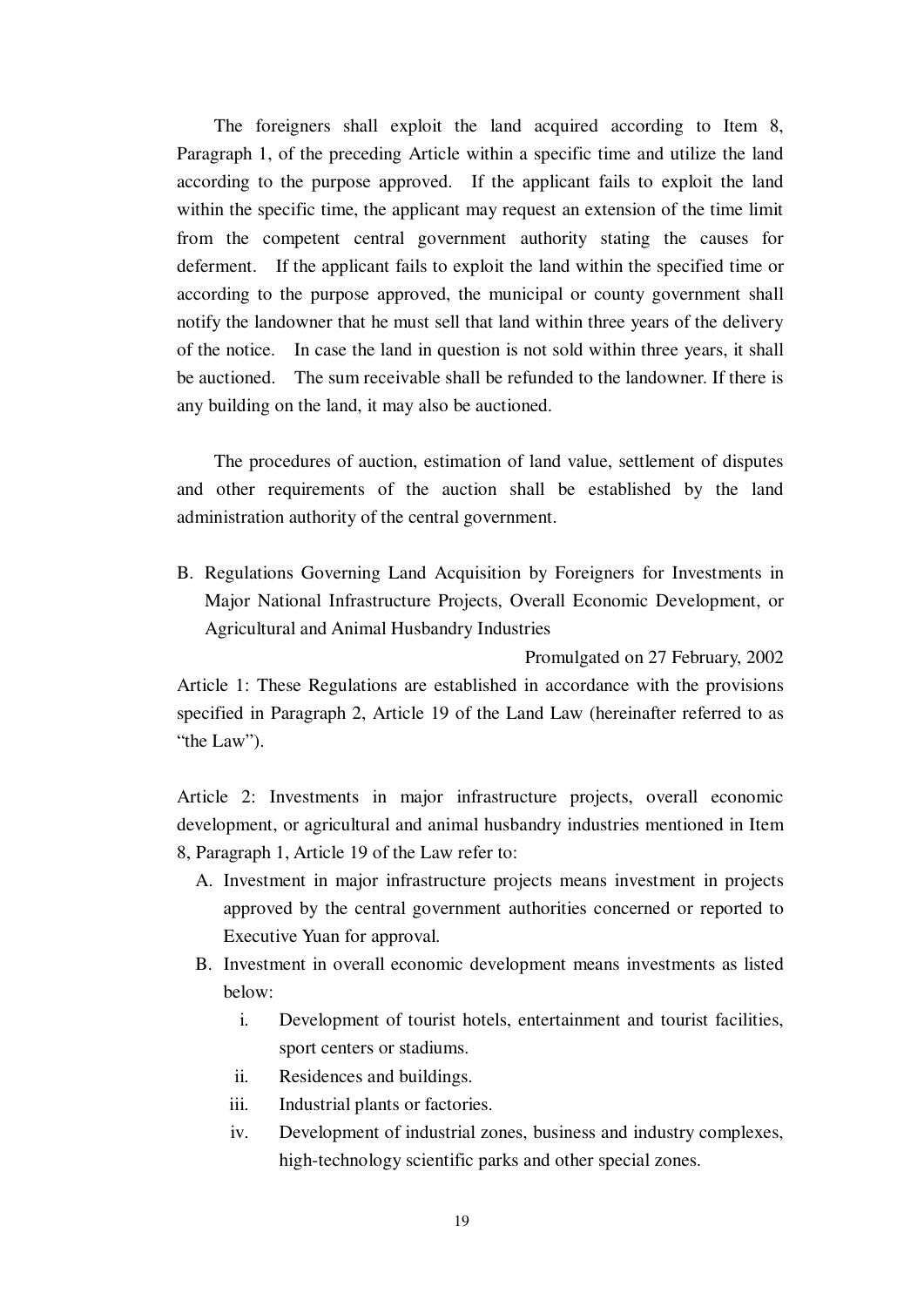- v. Tidal land.
- vi. Public infrastructure construction.
- vii. Development of new cities/towns and new communities, or urban renovation.
- viii. Other permissible investments announced by the central government authorities concerned.
- C. Investment in agricultural and animal husbandry industries means investments that comply with the categories and criteria of technical intensive and capital-intensive agriculture specified and announced by the Council of Agriculture (COA), Executive Yuan.

Article 3: Foreigners acquiring land in compliance with Item 8, Paragraph 1, Article 19 of the Law shall file a land acquisition application with the following required documents required to the competent central government authorities:

- A. Identity documents of the applicants; in case of foreign corporate body, the corporate license documents shall be required.
- B. Investment proposals.
- C. Transcripts of land registration and cadastral maps; in case of land for urban planning, the certificate of land zoning for urban planning shall be submitted; in case of farmland, the certificate of farmland for agricultural purpose or certification of compliance with restrictions of land use.
- D. Reciprocal treaty/agreement documents that are notarized by the ROC embassies, consulates, representative offices or other agencies authorized by the Ministry of Foreign Affairs (MOFA), Taiwan, ROC. This requirement may be waived for applicants from the countries listed in the List of Reciprocal Nations for Foreigners Acquiring Land in Taiwan, ROC.
- E. Other relevant documents.

Presentation of the required documents listed in the previous paragraph may be waived if the documents are submitted together with investment proposals or have already been filed.

Article 4: The license documents required in Item 1, Paragraph 1, of the preceding Article 3 means the licenses that are issued to the foreign corporate *body in accordance with the laws of the Republic of China.* 

Article 5: The investment proposal referred to in Item 2, Paragraph 1, of Article 3, shall explicitly state the name of the project, land location and requirements as specified by the competent central government authorities.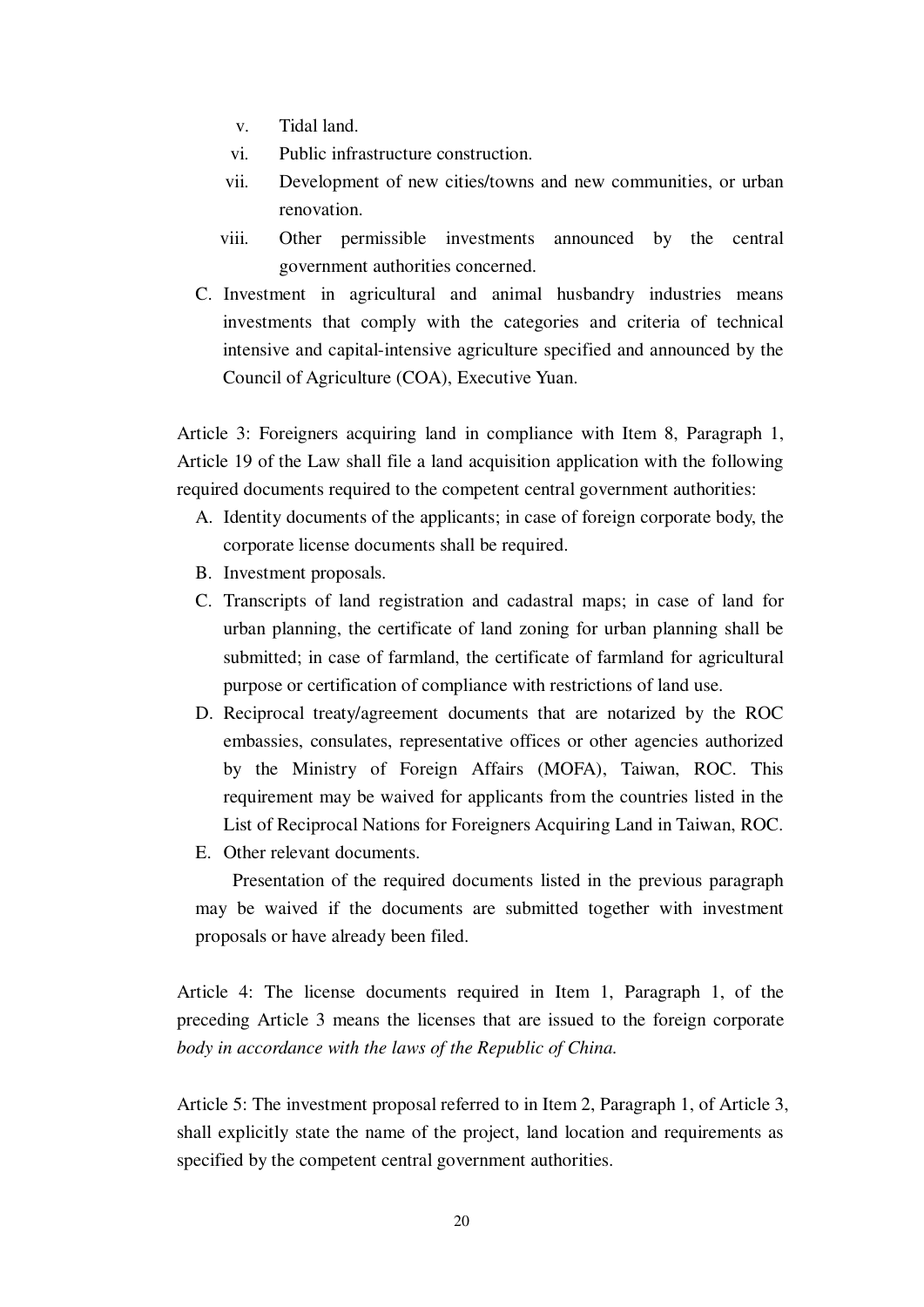Article 6: Reciprocal documents mentioned in Item 4, Paragraph 1, of Article 3 mean the documents issued by the authorities of the applicant's home country stating that the ROC nationals are entitled to enjoy the same rights and interests in these countries. If regulations governing foreigners' acquisition of land rights are formulated by an individual territory administration in the applicant's country, these documents should be documents stating that the ROC nationals are entitled to enjoy the same rights and interests in the said territory administration.

Article 7: When an investment project by an alien in accordance with Article 3 involves two or more competent central government authorities, the applicant shall submit the application to the one competent central government authorities most closely related to the main project. In case the competent central government authorities fail to determine the nature of the project, the Executive Yuan may designate one competent authority for the project.

Article 8: The competent central government authority may consult with relevant agencies when reviewing the applications, and invite the applicant to be present for consultation.

Article 9: The competent central government authority shall notify the applicant of the approval by written confirmation a send a copy of the confirmation to the municipal or county government where the land is located. If the application is rejected, the central government authority shall state the reasons and notify the applicant in writing.

*The content of written approvals shall include:* 

- 1. The application duly approved shall be processed in accordance with Paragraph 1, Article 20 of the Law.
- 2. *The exploitation of land involving the assessment of environmental impact, water conservation, land zoning and alteration of land use and land exploitation shall be made in accordance with laws and regulations relating to individual projects*

Article 10: The format of the application specified in the Regulations shall be determined by the Land Administration Authority of the Central Government.

Article 11: The Regulations shall come into force on the date of their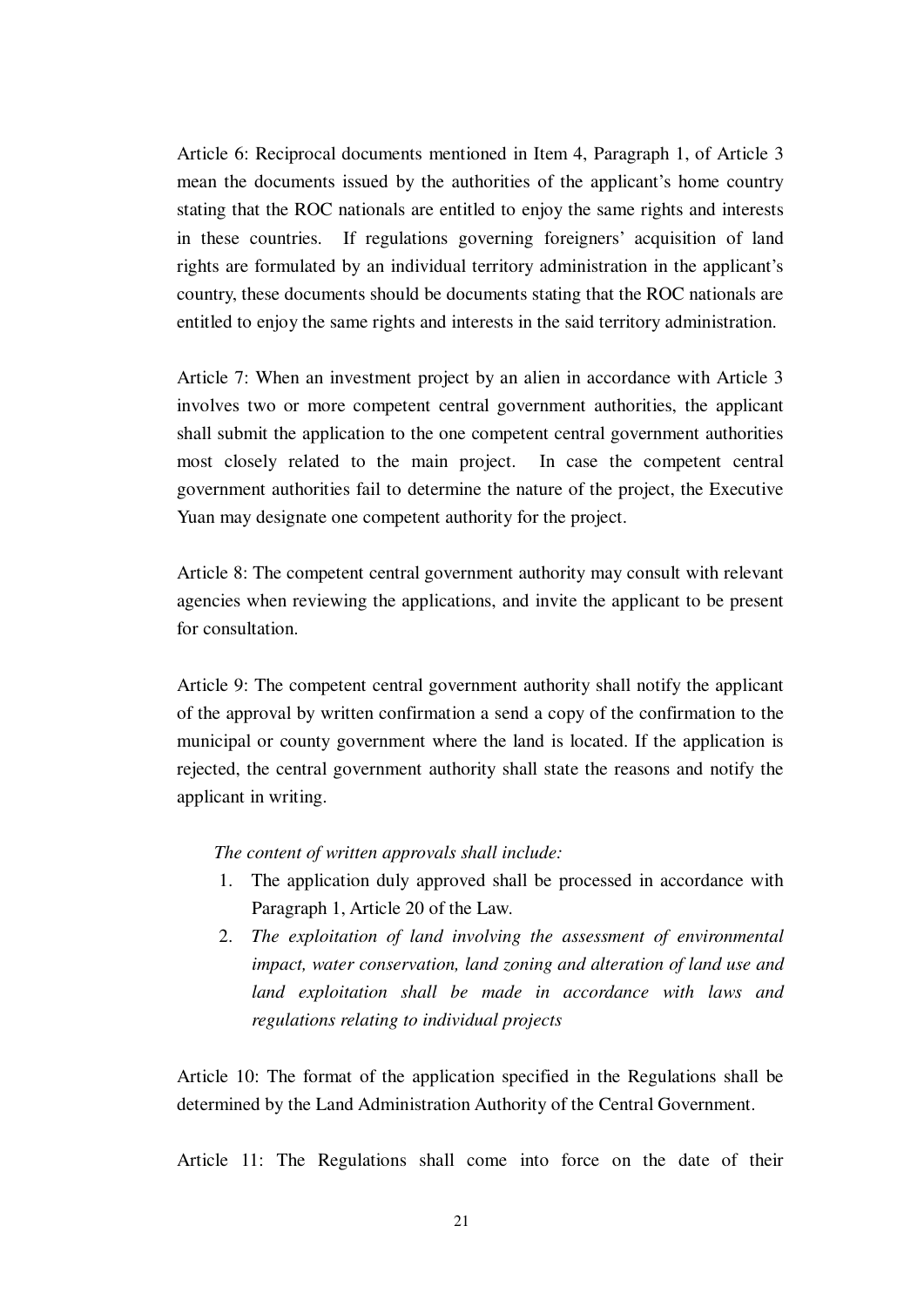promulgation.

C.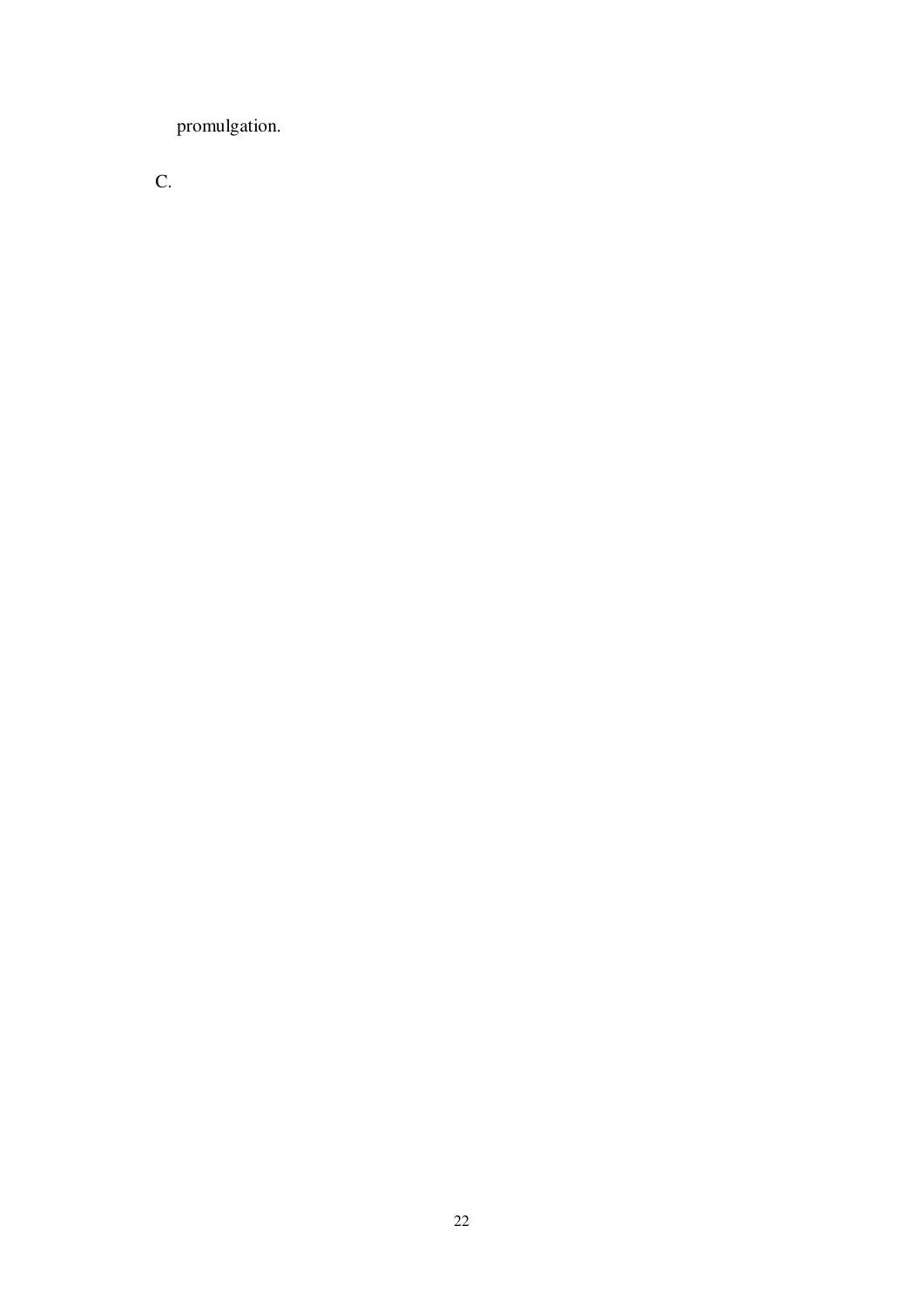# **APPLICATION FORM FOR LAND ACQUISITION BY FOREIGNERS**

Date of Application: (day/month/year)

| Ι. |                                                                                                                     |                                                                                                              |  |  |
|----|---------------------------------------------------------------------------------------------------------------------|--------------------------------------------------------------------------------------------------------------|--|--|
|    | II. Investment in:                                                                                                  |                                                                                                              |  |  |
|    | III. Basic Information of the Applicant:                                                                            |                                                                                                              |  |  |
|    |                                                                                                                     |                                                                                                              |  |  |
|    |                                                                                                                     |                                                                                                              |  |  |
|    |                                                                                                                     |                                                                                                              |  |  |
|    |                                                                                                                     | B. Nationality: (in Chinese) ________________ (in English) _____________                                     |  |  |
|    |                                                                                                                     | C. Residence or business address of the foreign corporate body registered<br>(including postal code):        |  |  |
|    |                                                                                                                     | (in Chinese)                                                                                                 |  |  |
|    |                                                                                                                     |                                                                                                              |  |  |
|    | D. Business address of subsidiary organizations or offices within the Republic of<br>China (including postal code): |                                                                                                              |  |  |
|    |                                                                                                                     | E. Passport number or license number granted by the competent authority:                                     |  |  |
|    |                                                                                                                     | F. Power of attorney for litigation and agent of the foreign corporate body within<br>the Republic of China: |  |  |
|    |                                                                                                                     | Name (in Chinese)                                                                                            |  |  |
|    |                                                                                                                     |                                                                                                              |  |  |
|    |                                                                                                                     |                                                                                                              |  |  |
|    |                                                                                                                     | Passport number:                                                                                             |  |  |
|    |                                                                                                                     |                                                                                                              |  |  |
|    |                                                                                                                     |                                                                                                              |  |  |
|    |                                                                                                                     |                                                                                                              |  |  |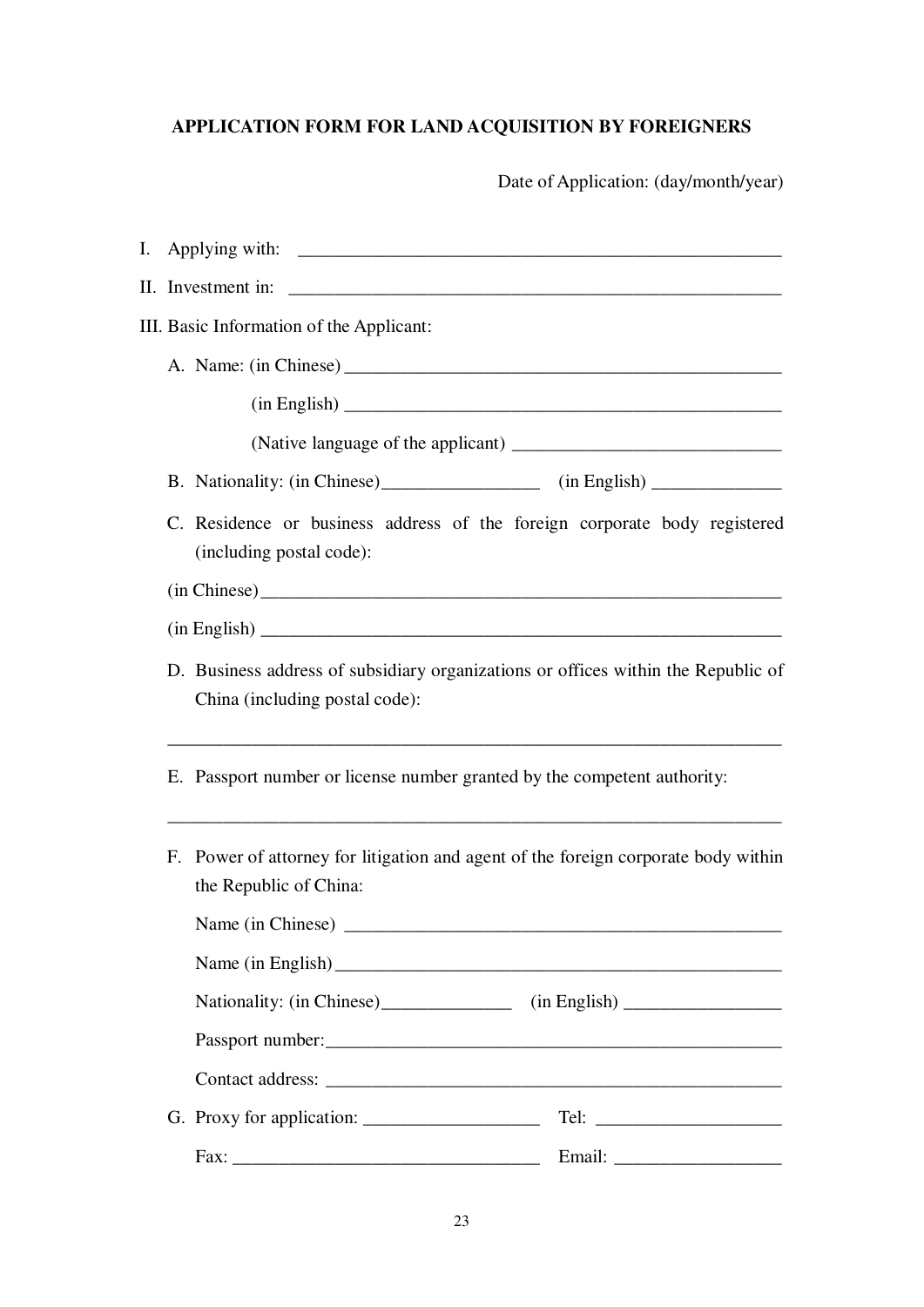- H. Correspondence Address (including postal code):
- IV. Basic Information on the Land Ownership Applied for:
	- A. Land description, area, category of use (or zoning) and scope of ownership

\_\_\_\_\_\_\_\_\_\_\_\_\_\_\_\_\_\_\_\_\_\_\_\_\_\_\_\_\_\_\_\_\_\_\_\_\_\_\_\_\_\_\_\_\_\_\_\_\_\_\_\_\_\_\_\_\_\_\_\_\_\_\_\_\_\_

- B. Building description, address, area and scope of ownership
- V. Documents Required: (tick the box  $\Box$  as appropriate)
	- $\Box$  A. Identity documents of the applicant;
	- $\Box$  B. Investment proposal (indicating the name of the project, land location and requirements specified by the competent central government authorities);
	- $\Box$  C. Transcripts of land registration and cadastral maps;
	- $\Box$  D. Certificate of Land Zoning (the non-urban land may be exempted from submission of the certificate);
	- $\square$  E. Certificate of farmland used for agricultural purpose or in compliance with restrictions of land use. (In case of farmland, the certificate shall be required);
	- $\Box$  F. Reciprocal documents notarized by ROC embassies, consulates, representative offices or other agencies authorized by the Ministry of Foreign Affairs (MOFA), Taiwan, ROC. (The applicants from the countries listed on the List of Reciprocal Nations for Foreigners Acquiring Land in Taiwan, ROC, may be exempted from submission of the document).
	- $\Box$  G. Other relevant documents (please specify)  $\Box$

VI. Summary of Business Plan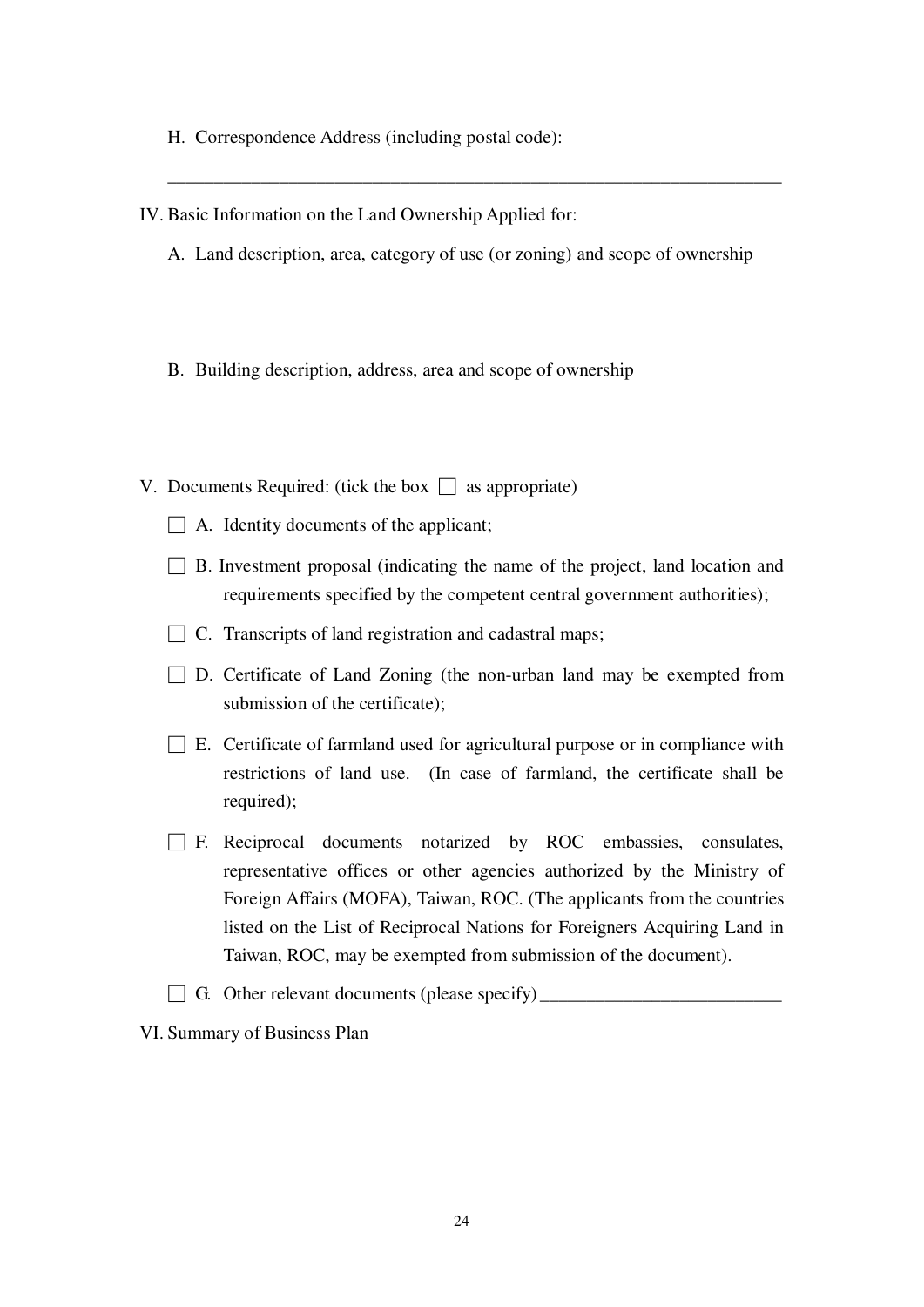VII. Statements: the land shall be exploited within the specified time and used according to the purpose approved upon acquisition of the land.

VIII. Other Statements:

Applicant: \_\_\_\_\_\_\_\_\_\_\_\_\_\_\_\_(Signature & Seal)

Notes:

- 1. Please use A4 paper for the application form and adjust each column or attach a separate sheet as appropriate.
- 2. Please submit the application in quintuplicate with signature and seal of the applicant to the competent central government authority. In case the investment project involves two or more competent central government authorities, the applicant shall file the applicant to the competent central government authority most closely related to the main project.